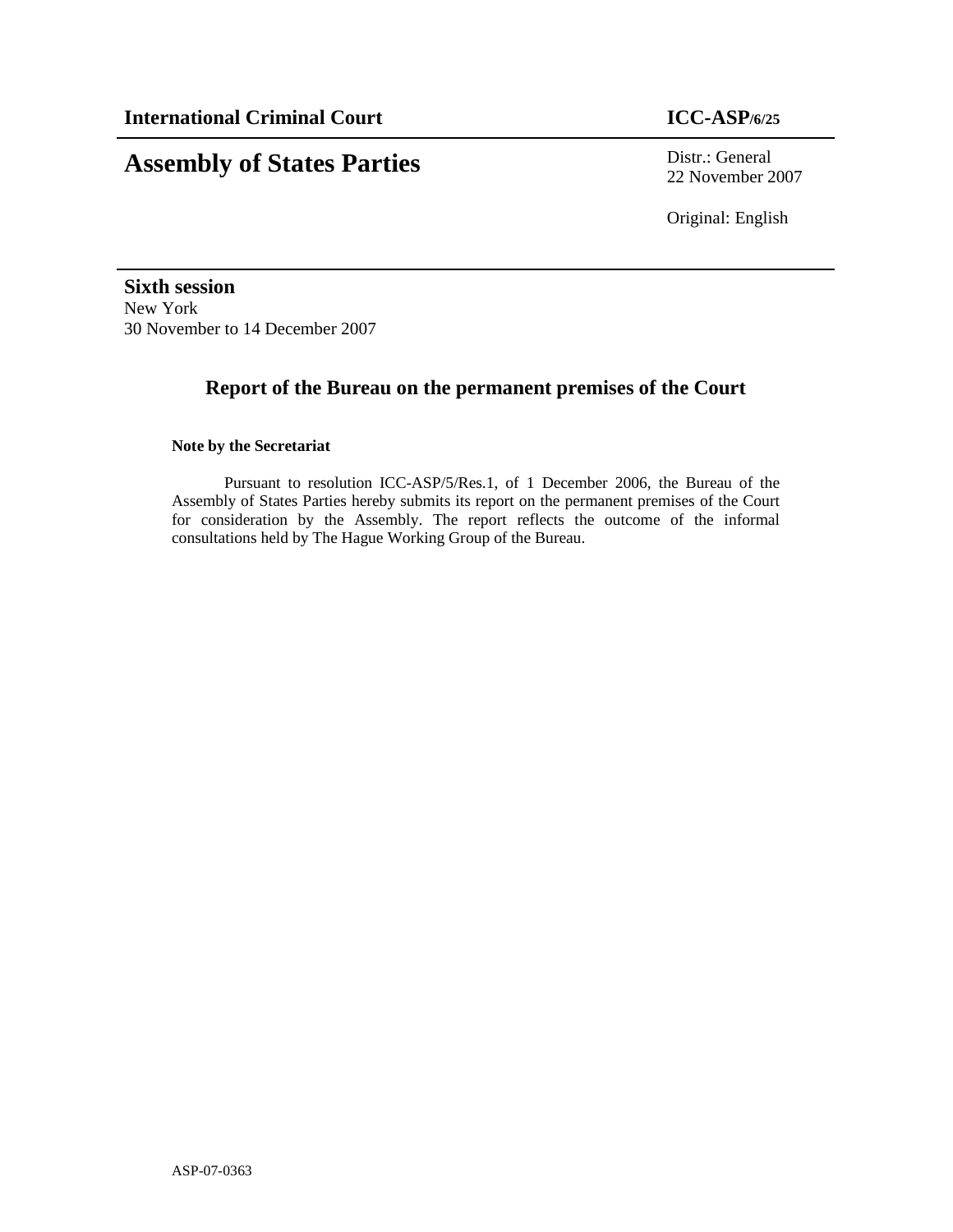# Report of the Bureau on the permanent premises of the Court

# **Contents**

|            | Contento                                                | Paragraphs | Page |
|------------|---------------------------------------------------------|------------|------|
|            | Executive summary                                       |            | 3    |
| I.         |                                                         | $1-5$      | 4    |
| <b>II.</b> |                                                         | $6 - 11$   | 4    |
| III.       |                                                         | 12         | 5    |
| IV.        |                                                         | 13         | 5    |
| V.         |                                                         | 14-20      | 6    |
|            |                                                         | $14 - 15$  | 6    |
|            |                                                         | $16-20$    | 6    |
| VI.        |                                                         | $21 - 25$  | 7    |
| VII.       |                                                         | 26-31      | 8    |
| VIII.      |                                                         | 32-33      | 9    |
| Annexes    |                                                         |            |      |
|            |                                                         |            | 10   |
|            |                                                         |            | 13   |
|            |                                                         |            | 19   |
|            |                                                         |            | 22   |
|            |                                                         |            | 23   |
|            | Appendix V. Programme budget implications for the 2008  |            | 25   |
|            | Appendix VI. Permanent premises construction trust fund |            | 27   |
|            |                                                         |            | 28   |
|            |                                                         |            | 29   |
|            |                                                         |            | 30   |
|            | V. Proposed members for the Oversight Committee         |            | 31   |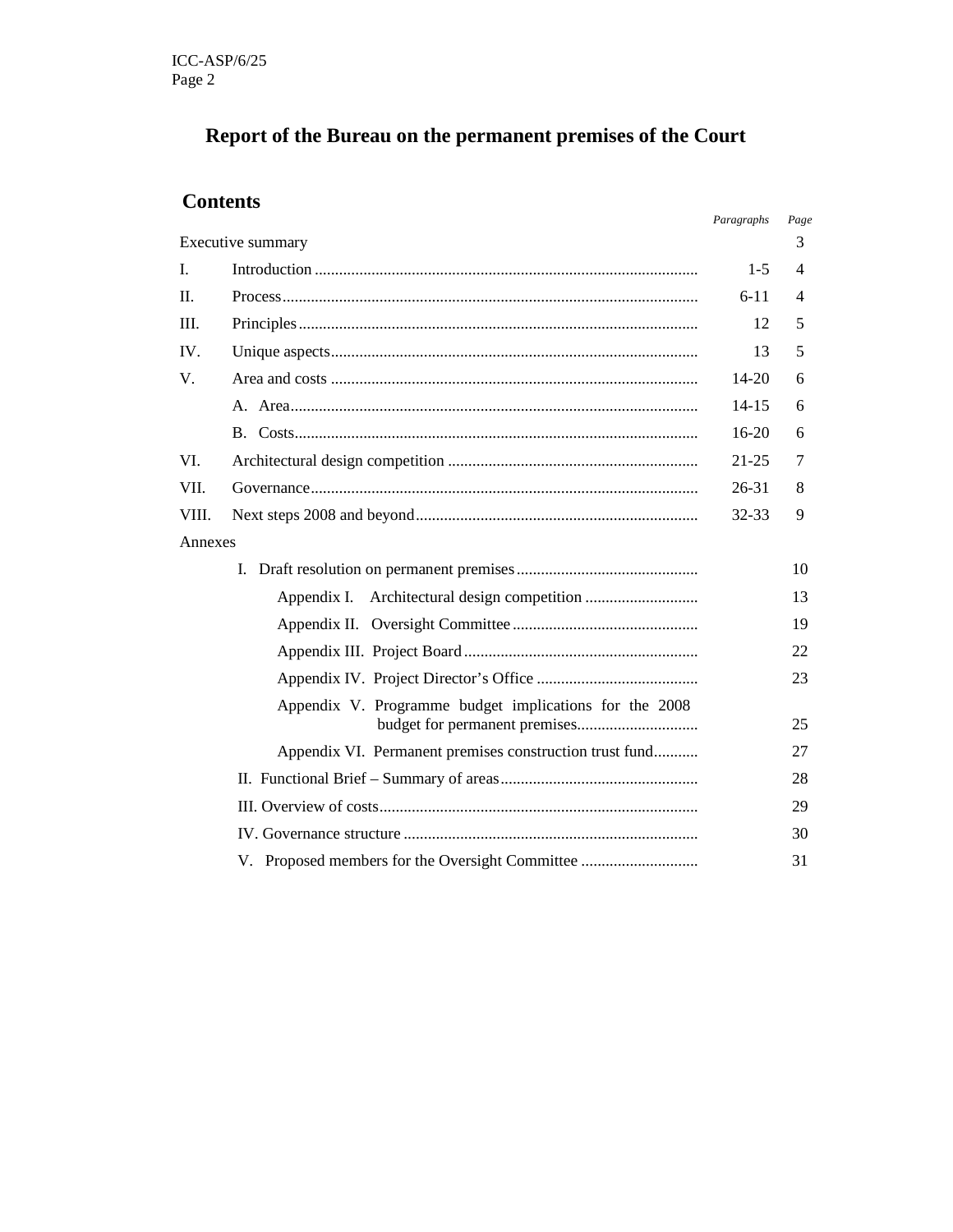### **Executive summary**

 In accordance with resolution ICC-ASP/5/Res.1, the present report provides an overview of the progress made and the way forward on the issue of the permanent premises of the International Criminal Court.

 Through the adoption of the draft resolution contained in annex I, the Assembly would authorize the launching of the architectural design competition, which shall be organized and fully paid for by the host State. For the purpose of the competition, the construction costs of the permanent premises should not exceed  $\epsilon$ 103 million, which reflects 90 per cent of the estimated construction costs of  $\epsilon$ 115 million, at 2007 prices. While providing for three courtrooms and 1,200 workstations, the overall size of the premises should not exceed 46,000 square metres. The holding of the competition does not oblige the Assembly to approve or continue with the project.

 Furthermore, a governance structure is proposed that would require the establishment of an Oversight Committee as a subsidiary body of the Assembly, which would, inter alia, be tasked with recruiting a Project Director, further considering the financing options for the project, as well as preparing more accurate cost estimates on the basis of the outcome of the architectural design competition.

 The programme budget implications for a new major programme, which would include the establishment and staffing of the Office of the Project Director, are estimated at €208,500 for 2008. Additional financial commitments would not occur until 2009.

 The draft resolution does not call for a decision on the future staffing levels of the Court, nor on the allocation of a specific budget for the project or the financing thereof.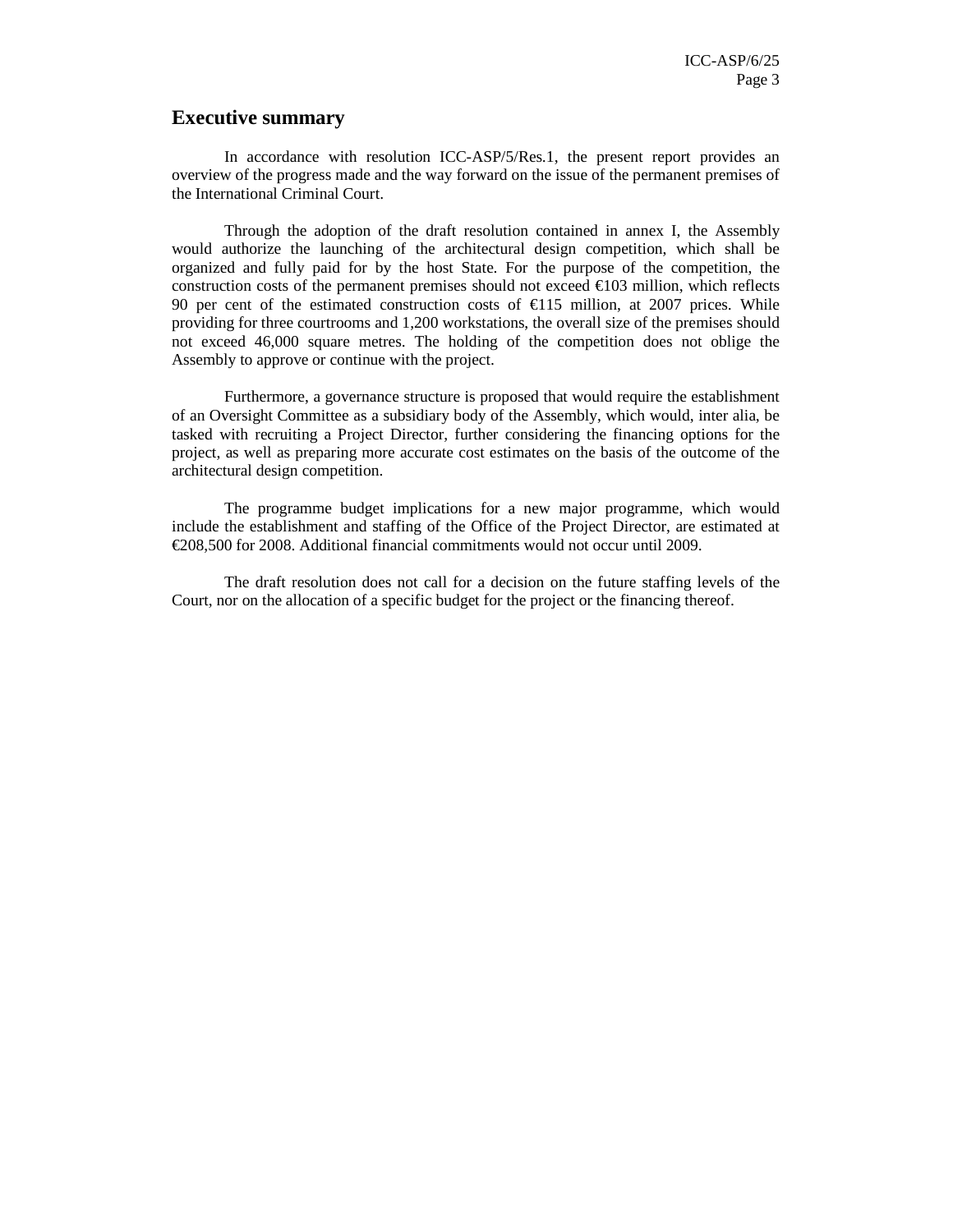# **I. Introduction**

1. In December 2004, the Bureau of the Assembly of States Parties to the Rome Statute of the International Criminal Court ("the Bureau") decided to establish, in accordance with resolution ICC-ASP/3/Res.8, two standing working groups, one in New York and the other in The Hague.

2. At its meeting on 30 November 2006, the Bureau adopted the terms of reference for its two Working Groups and decided, inter alia, to delegate the issue of the permanent premises to the Working Group in The Hague. Furthermore, at its meeting on 1 February 2007, the Bureau approved the reappointment of Mr. Masud Husain (Canada) as facilitator for the issue.

3. At the 7th plenary meeting of its fifth session, on 1 December 2006, the Assembly adopted resolution ICC-ASP/5/Res.1, wherein it requested the Court to "finish preparing in the shortest possible time a detailed functional brief that would include its user and security requirements reflecting scalability in terms of staffing levels"; "prepare, in consultation with the host State, cost estimates for the project"; and "prepare, in consultation with the host State, a provisional timetable with key decision points, a summary of planning and permit issues, and a planning strategy for the site showing possible modular approaches to scalability."

4. Furthermore, the Assembly requested the host State, in order to allow a review by the Committee on Budget and Finance at its eighth session in 2007, "to provide further information on the financial and land offers contained in the further host State bid, including the possible options and methods for managing the proposed loan, any legal issues concerning the separation of ownership of the land and the proposed buildings and other issues that would be subject to a contract between the host State and the Court" and, "in consultation with the Bureau and the Court, to propose the framework, criteria, legal parameters and modalities for an international architectural concept design competition, including any preselection criteria and process."

5. Resolution ICC-ASP/5/Res.1 also requested the Bureau to "review the information" prepared by the Court and the host State and "identify any gaps or other concerns to the Court and the host State so that the information is completed to the required level" and requested the Bureau, "in consultation with the Court and the host State, to prepare options for a governance structure for the project that would specify the respective roles and responsibilities of the Assembly, the Court and the host State" and to "prepare options for effective participation by the Assembly of States Parties in the project governance and oversight structures".

# **II. Process**

6. The Working Group held 11 meetings on the issue of permanent premises. Representatives of the host State and of the Court took part in the meetings. In order to properly address the technical aspects of the project, three meetings of experts were held. The Committee on Budget and Finance also reviewed the progress on permanent premises at its eighth and ninth sessions.

7. On 29 October 2007, the Coordinator of the Working Group, Ambassador Sandra Fuentes (Mexico), and the facilitator travelled to New York to brief delegations based in that city on the progress made and to seek their views on the issue of permanent premises in advance of the sixth session of the Assembly of States Parties.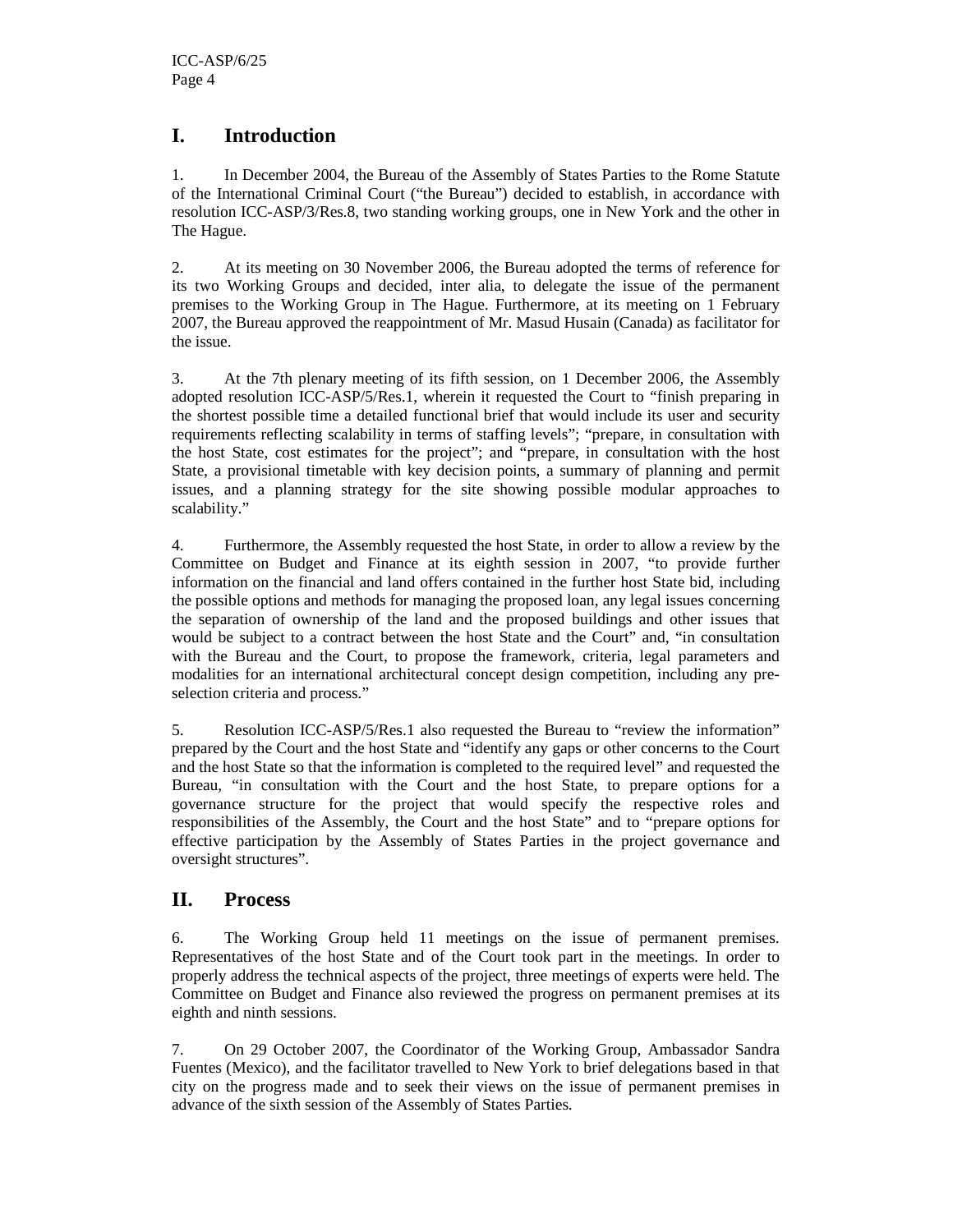#### *Expert meetings on permanent premises*

8. In March, June and September 2007, The Hague Working Group organized a meeting of technical experts that included experts from five States Parties, an expert from the Committee on Budget and Finance, and experts from the Court and host State on the issue of permanent premises. During these meetings, the experts reviewed a substantial number of documents and informal papers, and heard presentations by the Court and the host State.

9. In particular, over the course of the three meetings, the experts reviewed and engaged in a validation exercise of the user and area requirements in the functional brief, reviewed the cost estimates, considered the approach on the architectural design competition and provided technical advice on the best methods to ensure effective governance of the project. The informal summaries by the facilitator of the three experts meetings were circulated to all members of The Hague and New York Working Groups.

### *The Hague Working Group*

10. On the basis of the advice and recommendations of the experts, the facilitator prepared a draft resolution for consideration by the Working Group.<sup>1</sup> In particular, the Working Group discussed the following items:

- (a) Functional brief and cost estimates;
- (b) Architectural design competition; and
- (c) Governance structure.

11. A revised version of the draft resolution, reflecting the observations of the Working Group, is contained in annex I to the report. The following is a brief summary of the major points covered during the meetings of the experts and The Hague Working Group and the considerations that underpin the draft resolution.

# **III. Principles**

12. Over the course of the meetings of The Hague Working Group and the meetings of experts, certain principles emerged to help guide consideration of the user requirements and the housing options. These are the importance of functionality and security, costeffectiveness, starting a project at the right size (neither too big nor too small) and representational aspects. It was noted by a number of interlocutors that, while having a building that is too large can have important cost implications over time in terms of maintenance and energy, more often than not new building projects are already too small by the time they are completed.

# **IV. Unique aspects**

 $\overline{a}$ 

13. One of the key considerations for the project is that the offer of the host State to provide accommodations for the Court ends in July 2012, after which the responsibility for covering the costs of premises will shift to the Assembly. Hence, no matter what decision is made on where to house the Court, the Assembly will, in principle, have to pay either for rent or financing costs after 2012.

<sup>&</sup>lt;sup>1</sup> Draft resolution on permanent premises, dated 19 September 2007.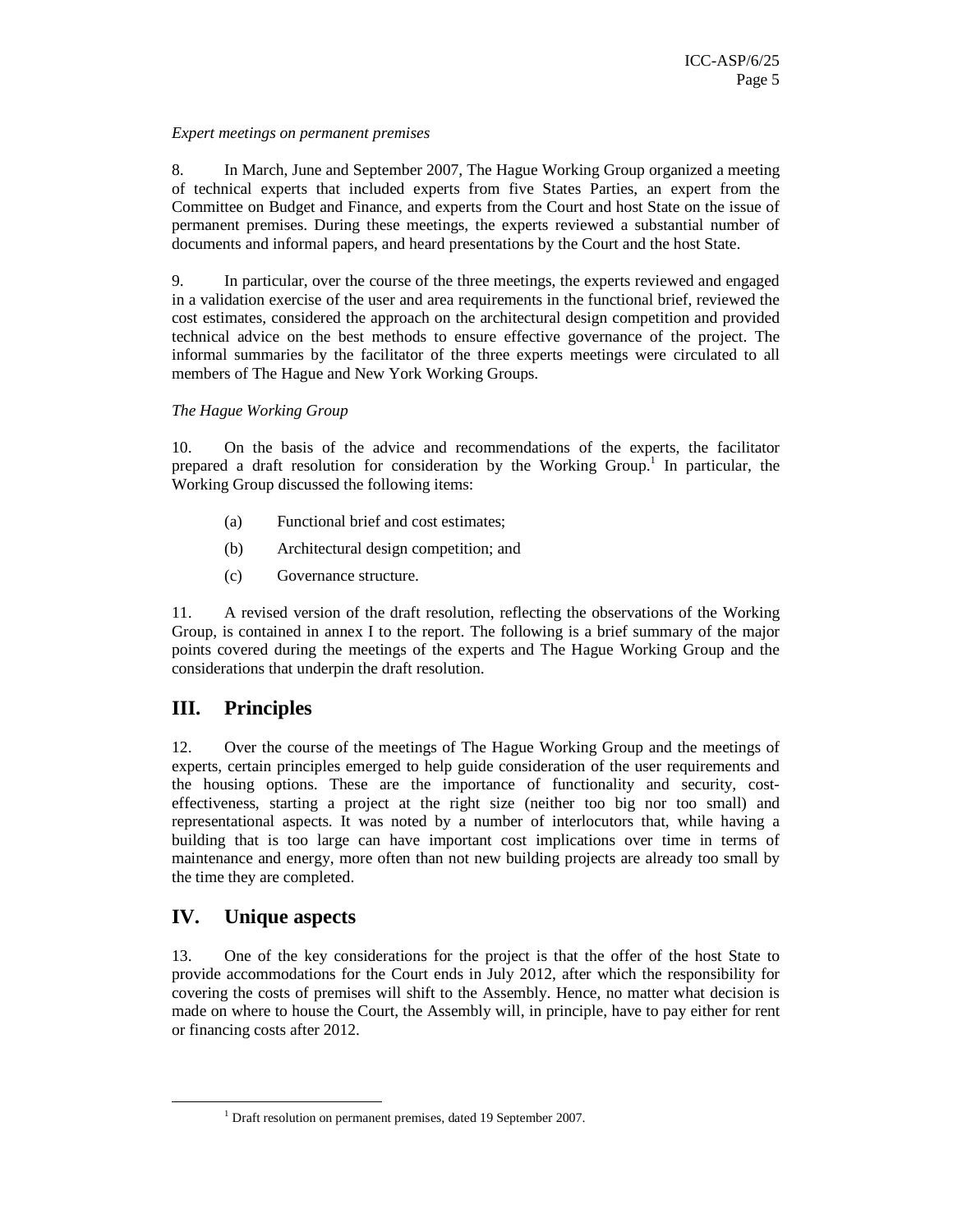# **V. Area and costs**

### **A. Area**

14. In March 2007, the Court presented its first version of the functional brief, cost estimates and feasibility study. The Court had made an original evaluation of its user requirements through a "bottom-up" approach of staff consultations and executive consideration. As requested by resolution ICC-ASP/5/Res.1, the Court demonstrated flexibility and scalability in the functional brief by providing for 15 per cent flexibility (as well as a "fit factor" of 7 per cent to allow for necessary space for internal movement within the premises) and by presenting two scenarios: a target scenario of 1,357 workstations and a gross area of 64,000 square metres and a growth scenario of 1,598 workstations and 72,823 square metres.

15. Following the March meeting of experts, the Court was asked to prepare a third scenario. At the June 2007 meeting, the Court presented a scenario on the basis of 1,057 workstations and 54,911 square metres (base scenario). During the June meeting, and following consultations with and comments from States Parties to the facilitator, the experts from States Parties suggested that further reductions to the base scenario could be made by reviewing the space requirements and looking into economies of scale. During the September 2007 meeting, a vigorous "top-down" validation was conducted by the experts with the Court. It was suggested that a distinction should be made between the courtrooms/public areas and the office areas. The experts agreed that the flexibility factor should not be applied to both areas but only to the office area and agreed that the 7 per cent "fit factor" would not be necessary. Furthermore, it was recommended that the flexibility factor be translated from a percentage into concrete workstations to provide clear advice to the architects. In applying the 15 per cent factor in this way, and eliminating the 7 per cent "fit factor", it was recommended by the experts that 1,200 workstations would be a reasonable number  $(1,057)$  workstations + 15 per cent) and that 25 square metres gross per workstation would be reasonable (which would include all the related spaces such as meeting rooms, halls and technical facilities). Hence, the office portions of the premises would be approximately 30,000 square metres gross. The experts also considered, on the basis of international benchmarks, that 14,000 square metres gross would be adequate for the three courtrooms, public and warehouse areas, with 2,000 extra square metres to allow for design variations. As a result of those discussions, the experts recommended that 46,000 square metres gross, containing three courtrooms and 1,200 workstations, should be an adequate ceiling for the base scenario. The Court is revising the functional brief on the basis of this number, which would also form the upper limit for the architectural design competition. A summary of the spatial layout under the base scenario is contained in annex II.

### **B. Costs**

16. The Court prepared an initial cost estimate of the project for the March 2007 meeting of experts, based on the target and growth scenarios. A key concern raised by all experts was that it was very difficult at this early stage of the project, without a design proposal and technical specifications, to generate accurate cost estimates. The host State undertook to evaluate current projects in The Hague to determine benchmarks for the square metre costs. It determined that the construction of the new Europol building would provide an adequate comparator. After discounting costs that would be specific to the Europol project (such as the increased security costs from its location directly on the street), the host State suggested that  $\epsilon$ 3,500 per square metre would be a reasonable assumption. This generated a preliminary estimate of  $\epsilon$ 165 million (at 2007 prices) for the construction costs of the permanent premises.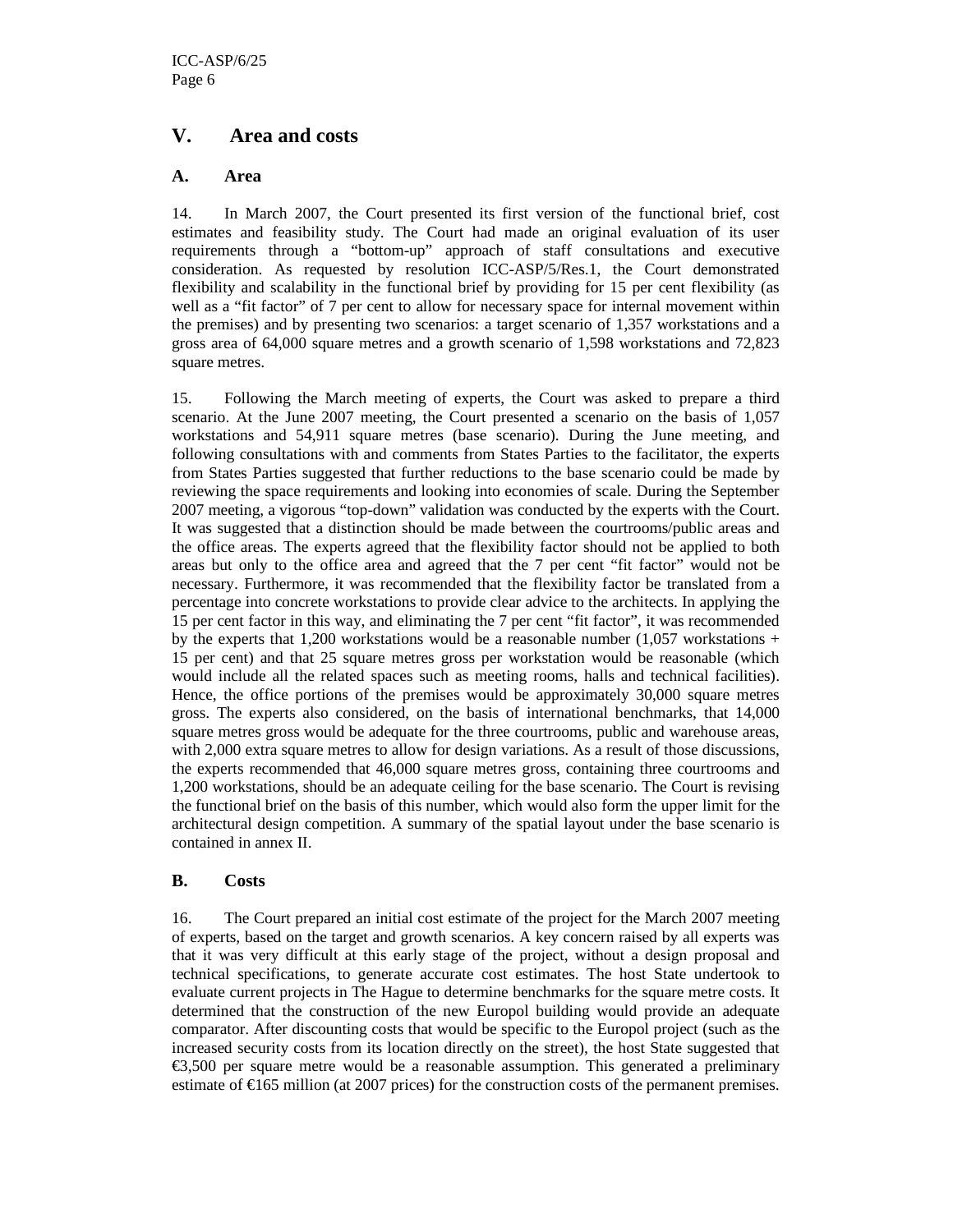This figure was considered by the States Parties experts to be a reasonable estimate at this stage of the project.

17. As this figure included a number of costs that would not be necessary for the architectural design competition (such as a contingency fund, consultancy fees and permit costs), the cost estimates were further refined by clearly differentiating between 4 types of costs:

- (a) Pure construction costs;
- (b) Overall construction costs, which include the pure costs and the percentage increases from fees, contingency reserve, inflation, permits and dues and a fund for specialized, integrated representational features;
- (c) Costs for the Project Director's Office, which would come from the Court's budget; and
- (d) Costs related to the project, but not directly to the construction.

18. It was determined that the pure construction costs could reasonably be estimated, at this point, at  $\epsilon$ 115 million, based on the original  $\epsilon$ 3,500 per square metre projection minus the contingency reserve, permit costs, fees and moveable furniture (see annex III). For the purposes of the architectural design competition, the host State advised that it was standard practice to provide 90 per cent of the projected construction costs as the limit on which the designs would be judged. Hence, the resolution reflects this 90 per cent by advising the architects that the construction costs should not exceed  $\epsilon$ 103 million (at 2007 prices).

19. In terms of the overall construction costs, when the percentage costs are applied to the pure construction costs, it is estimated that, by 2014, the cost of the construction, with the fees, would be  $\epsilon$ 190 million<sup>2</sup>. This figure does not include the costs of the Project Director's Office and the costs related to the project, such as moveable furniture, ICT hardware, relocation costs and costs relating to the interim premises. These figures also do not include financing costs.

20. The Working Group stressed that the figures were estimates only and that, on the basis of the designs selected by the jury for the architectural design competition, the technical specifications that are under development and clear options for financing the project, a more accurate cost assessment would be developed. The Working Group also noted that the Assembly was not requested to make a decision on the eventual cost envelope at this juncture.

# **VI. Architectural design competition**

 $\overline{a}$ 

21. The meeting of experts in March examined the relative merits of the different types of construction processes (classic "design, tender and build", "design-build", whereby the designer is also the building contractor, and "private-public partnerships"). There was consensus among the experts that this specific project was best suited to the classic "design, tender and build" process because of the specialized nature of the institution and the current uncertainties with respect to the ultimate size of the Court.

22. At the June meeting, on the basis of examples from other architectural design competitions, the experts from the States Parties recommended that the host State should run a one-stage competition with a pre-selection. This would allow for the process to be completed within one year. At the September meeting, the experts conducted a rigorous

 $2^2$  An estimated inflation rate of 16 per cent has been taken into account.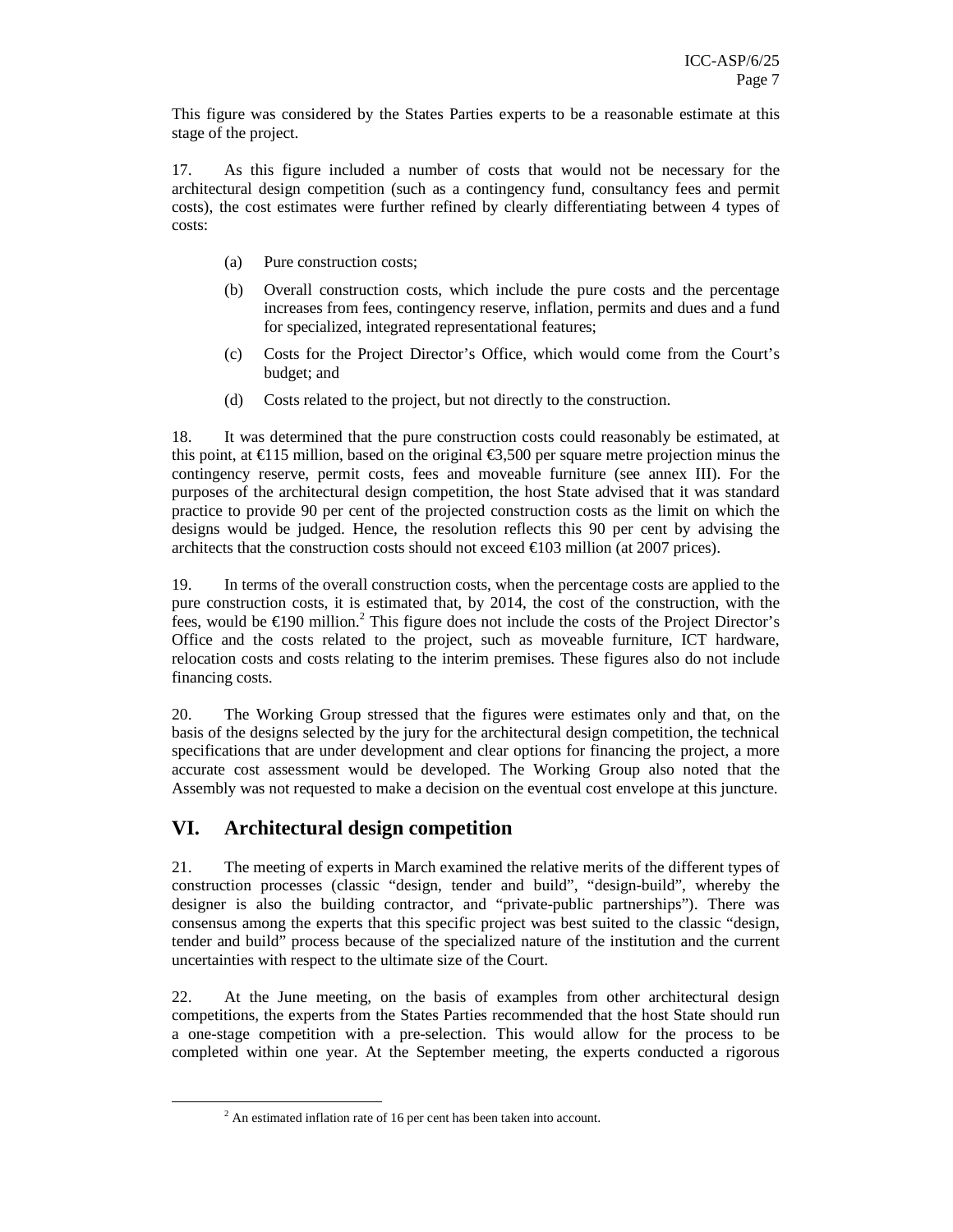review of the proposed competition, with a particular focus on the pre-selection and award criteria.

23. Taking into account the recommendations of the experts, the host State prepared a competition brief for the architectural design competition, a summary of which is contained in appendix I to the draft resolution.

24. Furthermore, on behalf of the Working Group, States Parties were requested to convey to the host State or the facilitator the names of architects and representatives of States Parties interested in serving on the jury. On the basis of these submissions, the host State has prepared a list of possible members of the jury. The Assembly would be represented by five members, one per regional group, and three alternates. States Parties that have, to date, expressed an interest in serving on the jury are listed in annex I, appendix I, attachment 2. Consultations are ongoing to identify proposals for the remaining jury members.

25. It was noted that the holding of the competition does not oblige the Assembly to approve or continue with the project, if it chooses not to do so.

# **VII. Governance**

26. Governance has been one of the most important issues dealt with by the Working Group and meetings of experts. Effective and efficient decision-making was noted by all experts as the key to ensuring that project costs are contained and the project is delivered on time, on cost and with the required quality. This requires clear lines of authority and the capacity to make decisions at the appropriate level.

27. In the March meeting, a number of possible models for project governance were considered, including the options of having the host State or the Court lead the project. The experts from States Parties proposed a governance model whereby the Assembly would retain ultimate control through a Project Director who would be directly responsible to the Assembly.

28. This model was further discussed and refined over the next two meetings of experts to specify the respective roles of the different major stakeholders and to ensure an effective voice for the Court, as the user organization, while maintaining the capacity for the Assembly to have control over the project scope and costs and minimize the risk of cost overruns owing to delays.

29. The model starts with the role of the Assembly for authorizing the project and the broad parameters including the cost envelope. The Assembly ultimately decides whether to proceed and on what parameters. In order to play its role effectively and to maintain oversight, the establishment of an oversight committee is proposed. As a subsidiary body of the Assembly, the Oversight Committee would be composed of a smaller group of States Parties that are willing to follow the project closely. A list of States Parties that have expressed an interest in serving on the Oversight Committee is included as annex V. Consultations are ongoing to identify proposals for the remaining members.

30. A project board would be created to provide a consultative and cooperative tripartite structure that includes the Court and the host State and that would be led by the Project Director, who has final responsibility for the overall management of the project. The Project Director would report and be directly accountable to the Assembly, through the Oversight Committee. For administrative purposes, the Project Director would be housed within the Court. The Project Board would include the host State and the Court. A graphic representation of the governance scheme is attached as annex IV.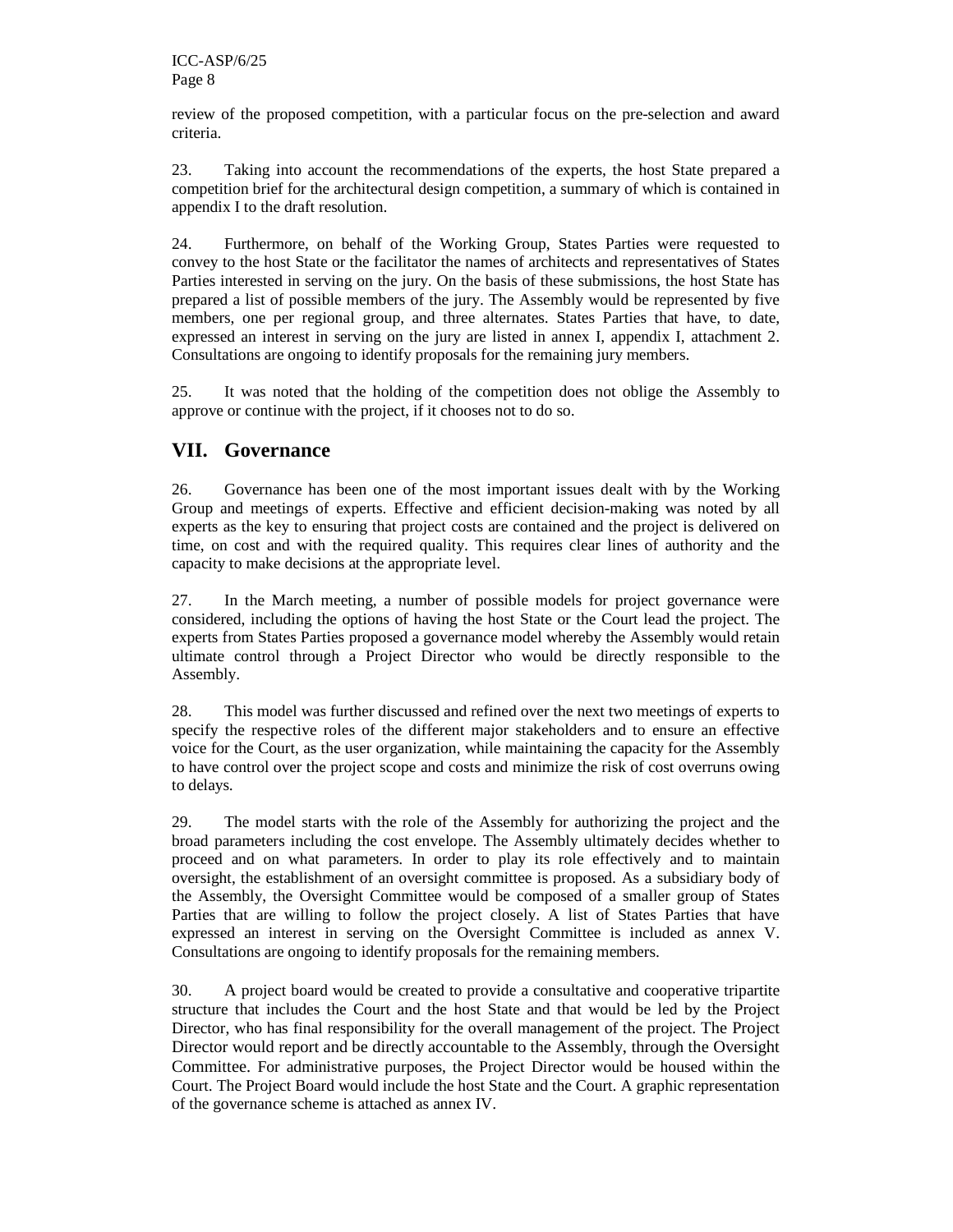31. At the 24th meeting of The Hague Working Group, on 14 November 2007, the host State confirmed orally that value added taxes would not be applicable to the project on the basis of this governance model.

# **VIII. Next steps 2008 and beyond**

32. Should the Assembly so decide, the architectural design competition would start in early 2008, with a view to completion by November 2008. As noted in appendix I to the draft resolution, the holding of the competition and awarding prizes to the top three designs would not oblige the Assembly to proceed with the project, if it so chooses.

33. Over the course of the next year, if the Assembly so decides, the Oversight Committee must recruit the Project Director, consider financing options for the project, as well as identify and clarify the estimated overall construction costs on the basis of the results of the architectural design competition, with a view to providing information and recommendations to the Assembly at its seventh session.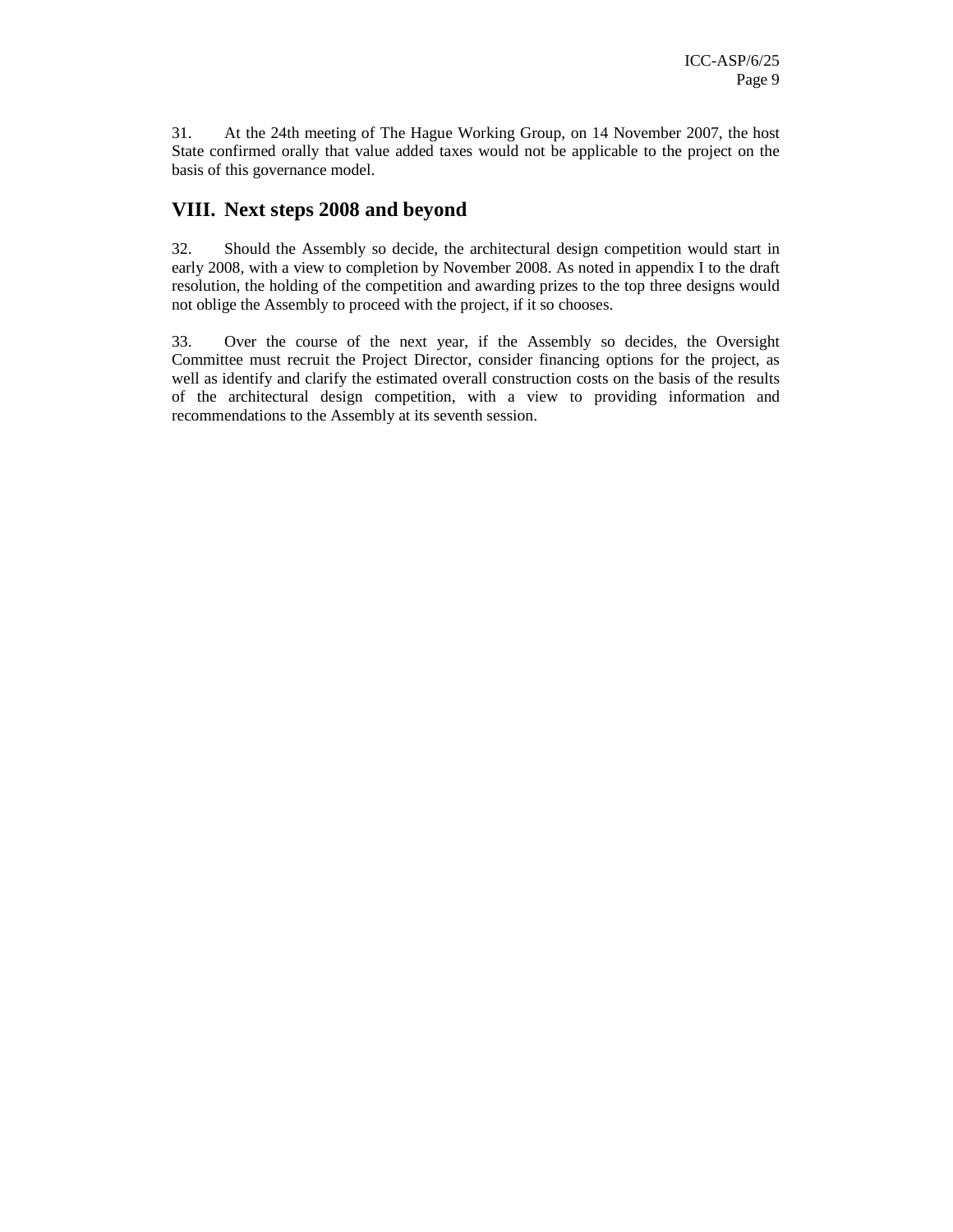$\overline{a}$ 

# **Annex I Draft resolution on permanent premises**

#### *The Assembly of States Parties,*

*Recalling* its resolution ICC-ASP/4/Res.2, which emphasized that "the Court is a permanent judicial institution and as such requires functional permanent premises to enable the Court to discharge its duties effectively and to reflect the significance of the Court for the fight against impunity" and recommended, "bearing in mind the recommendation of the Committee contained in paragraph 86 of its report on the work of its fifth session (ICC-ASP/4/27), that the Bureau of the Assembly and the Committee remain seized of the matter and report to the fifth session of the Assembly of States Parties on the issue of permanent premises of the Court", $\frac{1}{1}$ 

 *Further recalling* its resolution ICC-ASP/5/Res.1, which requested that "the International Criminal Court should now focus on option 3 only, purpose-built premises on the Alexanderkazerne site, with a view to allowing the Assembly to take an informed decision at its next session",

*Recalling* that resolution ICC-ASP/5/Res.1 requested the Court to "finish preparing in the shortest possible time a detailed functional brief that would include its user and security requirements reflecting scalability in terms of staffing levels"; "prepare, in consultation with the host State, cost estimates for the project"; and "prepare, in consultation with the host State, a provisional timetable with key decision points, a summary of planning and permit issues, and a planning strategy for the site showing possible modular approaches to scalability",

 *Further recalling* that resolution ICC-ASP/5/Res.1 requested the host State, "in order to allow a review by the Committee on Budget and Finance at its eighth session in 2007, to provide further information on the financial and land offers contained in the further host State bid, including the possible options and methods for managing the proposed loan, any legal issues concerning the separation of ownership of the land and the proposed buildings and other issues that would be subject to a contract between the host State and the Court" and, "in consultation with the Bureau and the Court, to propose the framework, criteria, legal parameters and modalities for an international architectural concept design competition, including any pre-selection criteria and process",

 *Recalling* that resolution ICC-ASP/5/Res.1 requested the Bureau to "review the information" prepared by the Court and the host State and "identify any gaps or other concerns to the Court and the host State so that the information is completed to the required level" and requested the Bureau, "in consultation with the Court and the host State, to prepare options for a governance structure for the project that would specify the respective roles and responsibilities of the Assembly, the Court and the host State" and to "prepare options for effective participation by the Assembly of States Parties in the project governance and oversight structures",

*Noting* that the aforementioned documentation has been prepared and reviewed by the Bureau,

*Recognizing* the important role of the Court throughout the process,

<sup>1</sup> *Official Records of the Assembly of States Parties to the Rome Statute of the International Criminal Court, Fourth session, The Hague, 28 November to 3 December 2005* (International Criminal Court publication, ICC-ASP/4/32), part III.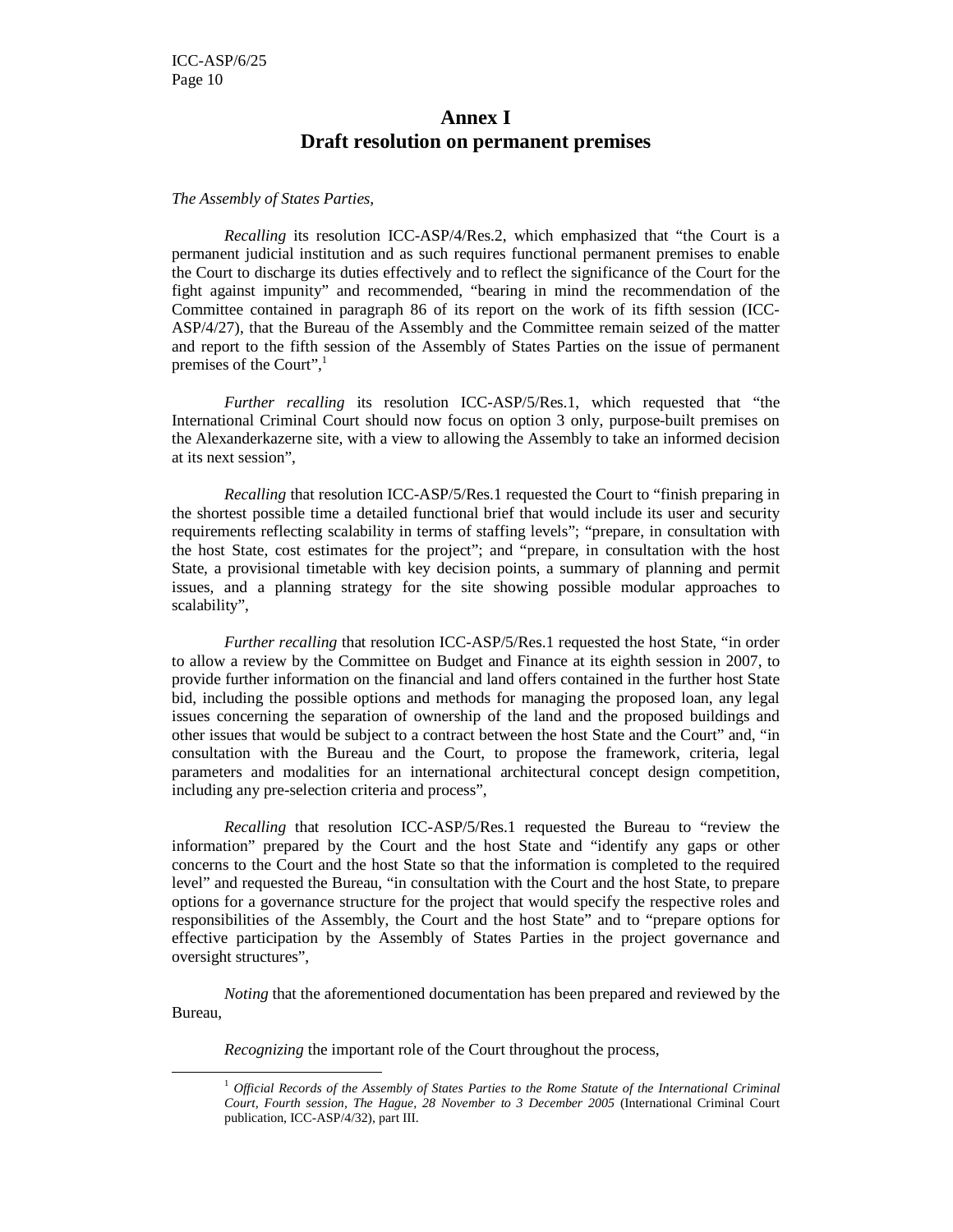*Noting* that the number of workstations that may be approved by the Assembly for the permanent premises does not imply that the Assembly has agreed to a specific staffing level for the Court, which will be decided annually by the Assembly,

*Mindful* of the reports of the Committee on Budget and Finance on the work of its eighth and ninth sessions, and particularly paragraph 92 of the report of the ninth session,

*Noting* that the construction costs of the project comprising the costs of the materials, labour, fixtures, landscaping and parking are estimated to be €115 million at the 2007 price level and that the overall construction costs, which include a contingency reserve, fees for the consultants and contractors, pre-tender and post-tender inflation, any fees for permits and dues and a fund for integrated, specialized representational features,<sup>2</sup> are currently estimated to be €190 million at the 2014 price level,

*Further noting* that these estimates are made on the basis of the permanent premises consisting of three courtrooms with a total gross floor area of 46,000 square metres and 1,200 workstations,

*Noting* that the preceding estimate is exclusive of the costs related to the Project Director's Office, costs of financing the project and costs that are related to the project but not related directly to construction, such as the costs of relocating the Court from the temporary premises to the permanent premises (which includes moving, storage, and cleaning of the new site to make it ready for use), moveable items such as furniture and ICT hardware, potted greenery and decorations, costs relating to communications and public relations for the project and costs relating to the interim premises,

*Affirming* that the Assembly will decide on the ultimate cost envelope to be authorized for the project on the basis of more detailed estimates following the architectural design competition,

*Having the firm intention* to house the Court in its permanent premises no later than 2014 and earlier if possible,

1. *Decides* that the permanent premises of the International Criminal Court should be constructed on the Alexanderkazerne site;

2. *Further decides* that, for the purposes of the architectural design competition, the construction cost<sup>3</sup> of the permanent premises should not exceed  $\epsilon$  103 million at the 2007 price  $level;$ <sup>4</sup>

3. *Accepts* those elements of the offer of the host State contained in the letter dated 25 January 2006 from the Minister of Foreign Affairs of the host State to the President of the Assembly of States Parties relating to the provision of the land of the Alexanderkazerne site free of charge for the construction of purpose-built premises; relating to the covering of the costs of preparing the site for construction; and relating to the bearing of the costs associated with the selection of an architect;

 $\overline{a}$ 

<sup>&</sup>lt;sup>2</sup> Such as large sculptures, mosaics or other large pieces integrated into the architecture, facades or landscaping.

<sup>&</sup>lt;sup>3</sup> Comprising the costs of the materials, labour, fixtures, landscaping and parking.

<sup>&</sup>lt;sup>4</sup> This figure represents 90 per cent of the estimated construction costs of  $\epsilon$ 115 million. It is standard practice not to provide the total estimated amount when launching the competition.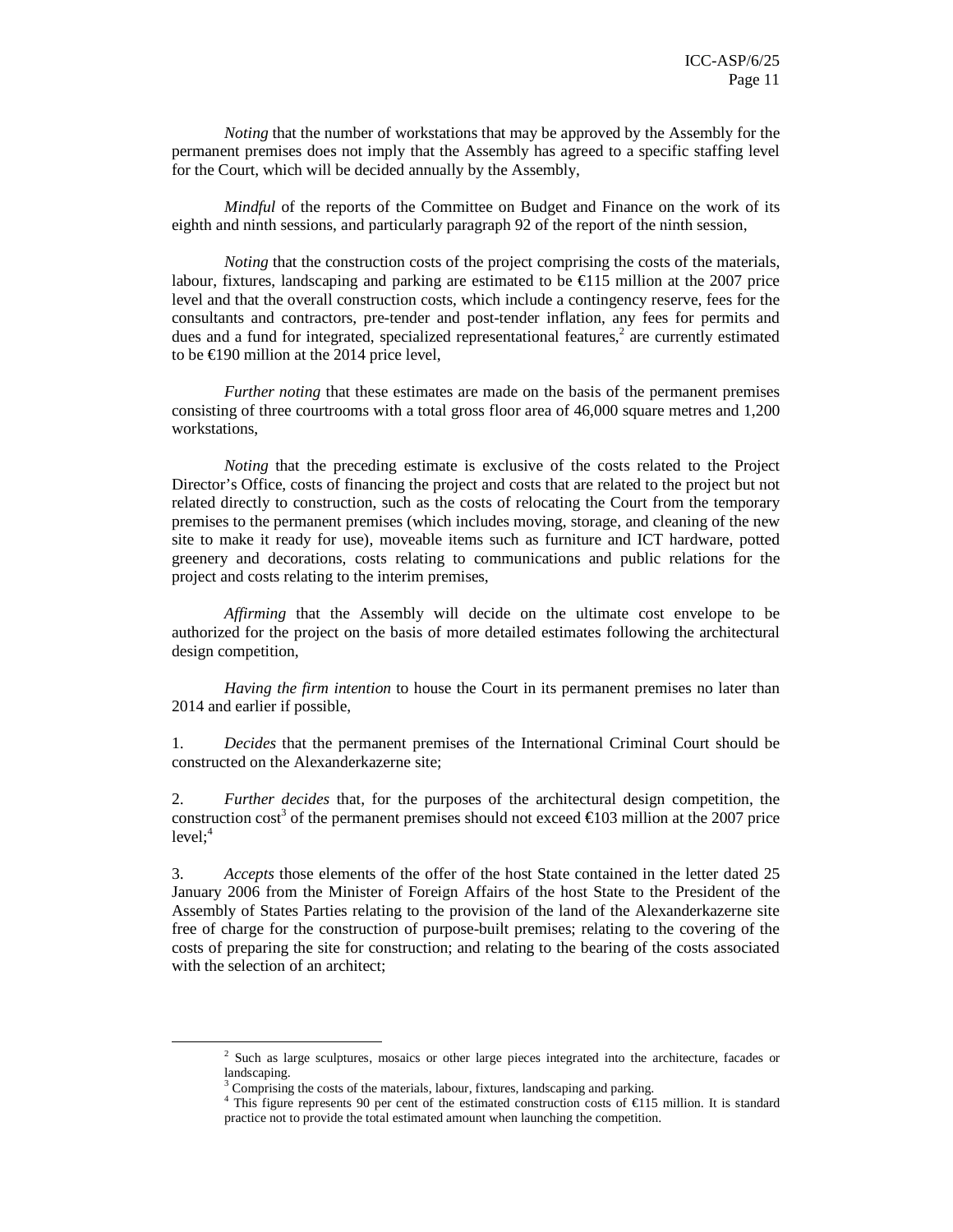4. *Authorizes* the host State to launch immediately an architectural design competition in accordance with appendix I to this resolution;

5. *Decides* to establish an Oversight Committee of States Parties as a subsidiary body of the Assembly to provide strategic oversight for the project in accordance with appendix II to this resolution;

- 6. *Requests* the Oversight Committee to:
	- (a) Continue consideration of options for financing the construction of the permanent premises and related costs, including the compatibility of these options with the Financial Regulations and Rules of the Court, with a particular focus on the offer contained in the letter dated 25 January 2006 from the Minister of Foreign Affairs of the host State to the President of the Assembly of States Parties in order to provide recommendations to the Assembly at its next session;
	- (b) Continue identifying and clarifying the estimated overall construction costs of the project with a view to providing recommendations on the cost envelope to the Assembly at its next session;
	- (c) Continue identifying and quantifying the other costs related to the project; and
	- (d) Continuously monitor the functioning and operations of the governance structure for the project and, if necessary, provide recommendations to the Assembly on any adjustments that may be required;

7. *Decides* to establish a Project Board to provide a consultative and cooperative tripartite structure with the Project Director having final responsibility for the overall management of the project in accordance with appendix III to this resolution;

8. *Requests* the Registrar of the International Criminal Court to establish a Project Director's Office in accordance with appendix IV to this resolution;

9. *Authorizes* the Oversight Committee to identify and hire a Project Director in accordance with appendix II to this resolution;

10. *Decides,* as an extraordinary measure, to increase the 2008 programme budget by creating major programme VII (Project Director's Office) with a budget of €208,500 in order to establish the Project Director's Office, hire a Project Director and staff and cover other costs associated with the premises project, identified in appendix V to this resolution;

11. *Requests* the Registrar to establish a permanent premises construction trust fund for the permanent premises construction project in accordance with appendix VI to this resolution;

12. *Adopts* the current resolution and appendices thereto.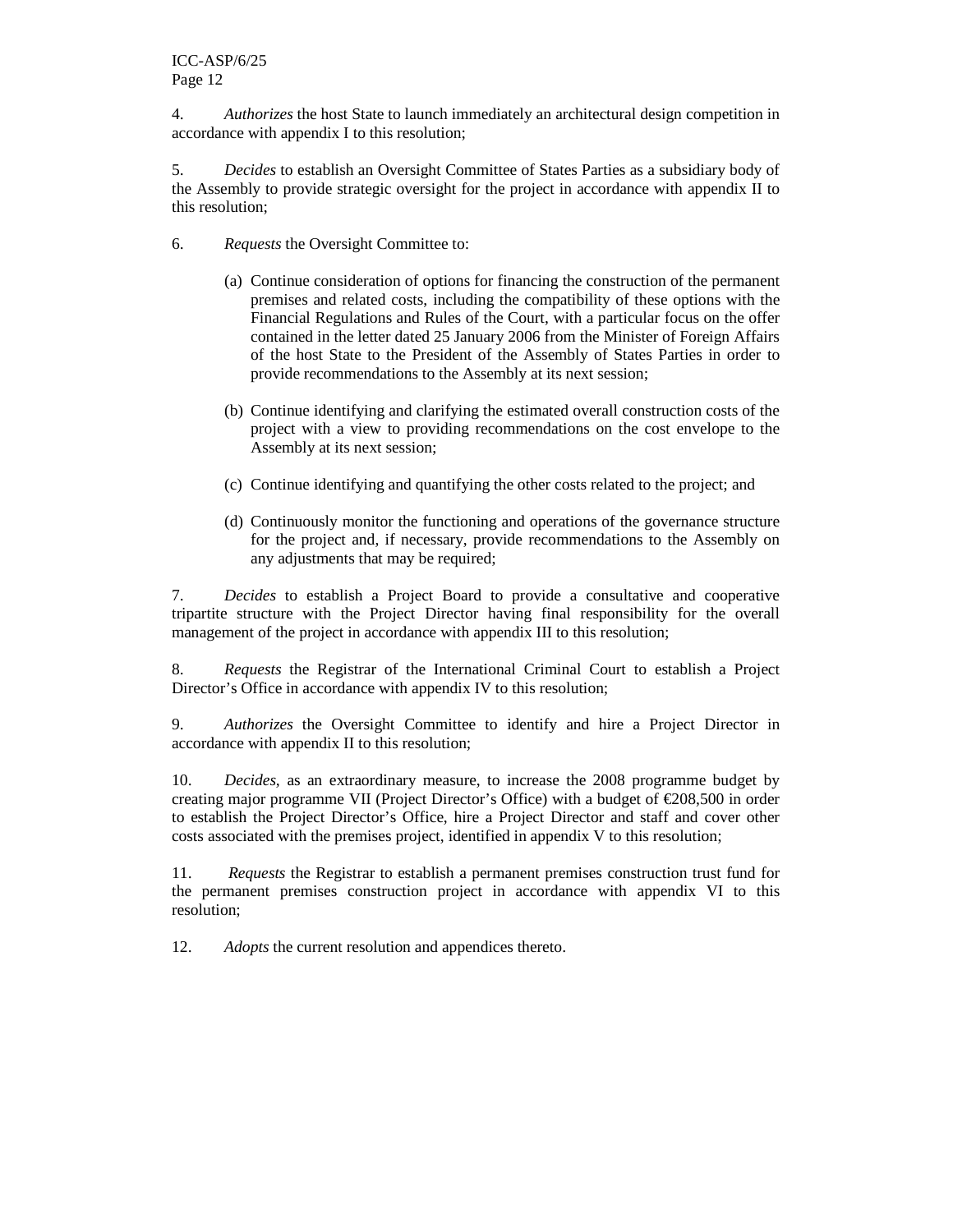# **Appendix I Architectural design competition**

1. The Assembly of States Parties hereby authorizes the Netherlands as host State to launch an architectural design competition for the permanent premises of the International Criminal Court as follows.

### **I. Parameters for the architectural design competition**

### **(a) Costs**

2. For the purpose of the architectural design competition the construction costs of the permanent premises should not exceed €103 million (2007 prices). Construction costs consist of the costs of materials and labour for the structure, services (technical installations and equipment), ICT cabling (CAT 6), landscaping and parking facilities. This above-mentioned sum does not include a contingency reserve, funds for integrated, specialized representational features, fees for all consultancies such as architects, landscape architects, interior architects, technical engineers, project management, and supervision, permits and dues, price increases to 2014, valued added taxes or financing costs.

### **(b) Overall area**

3. The overall size of the premises should not exceed 46,000 square metres gross and should include three courtrooms and 1,200 workstations as described in the summary of user requirements. This overall figure does not include parking, which should allow for 600 parking spaces on the site.

### **II. Summary of user requirements**

4. Five spatial clusters will be predominant at the permanent premises: Judiciary (Presidency and Chambers), Office of the Prosecutor, Registry (including the Secretariat of the Assembly of States Parties and other offices with minor space requirements, e.g. office for the Staff Representative Body), as well as the Entrance and Conference Cluster and the Courtroom Cluster.

5. The complexity of the spatial arrangements lies in the fact that the organization is a criminal court with the different organs having distinct responsibilities. In turn, matters concerning the entire organization, such as administration, require close cooperation.

6. The spatial arrangement of the clusters to each other is therefore defined by both the required spatial proximities as well as the required spatial separation. Furthermore, security requirements are fulfilled by establishing four zones with different levels of security.

7. Activities of the Court during hearings are mainly concentrated in the Courtroom and Entrance Clusters. In addition to those who work at the Court, defendants, counsel, witnesses, victims, States, journalists, non-governmental organizations, visitors and numerous other groups will use the premises.

8. The requirements defined in the functional brief for spatial arrangements, separation and qualities aim at ensuring that work processes are efficient and run smoothly for all participants while not compromising the statutory demands.

9. As regards the work done before and after hearings, including all other supporting activities, this will largely take place at the desk and in front of computers. For most of the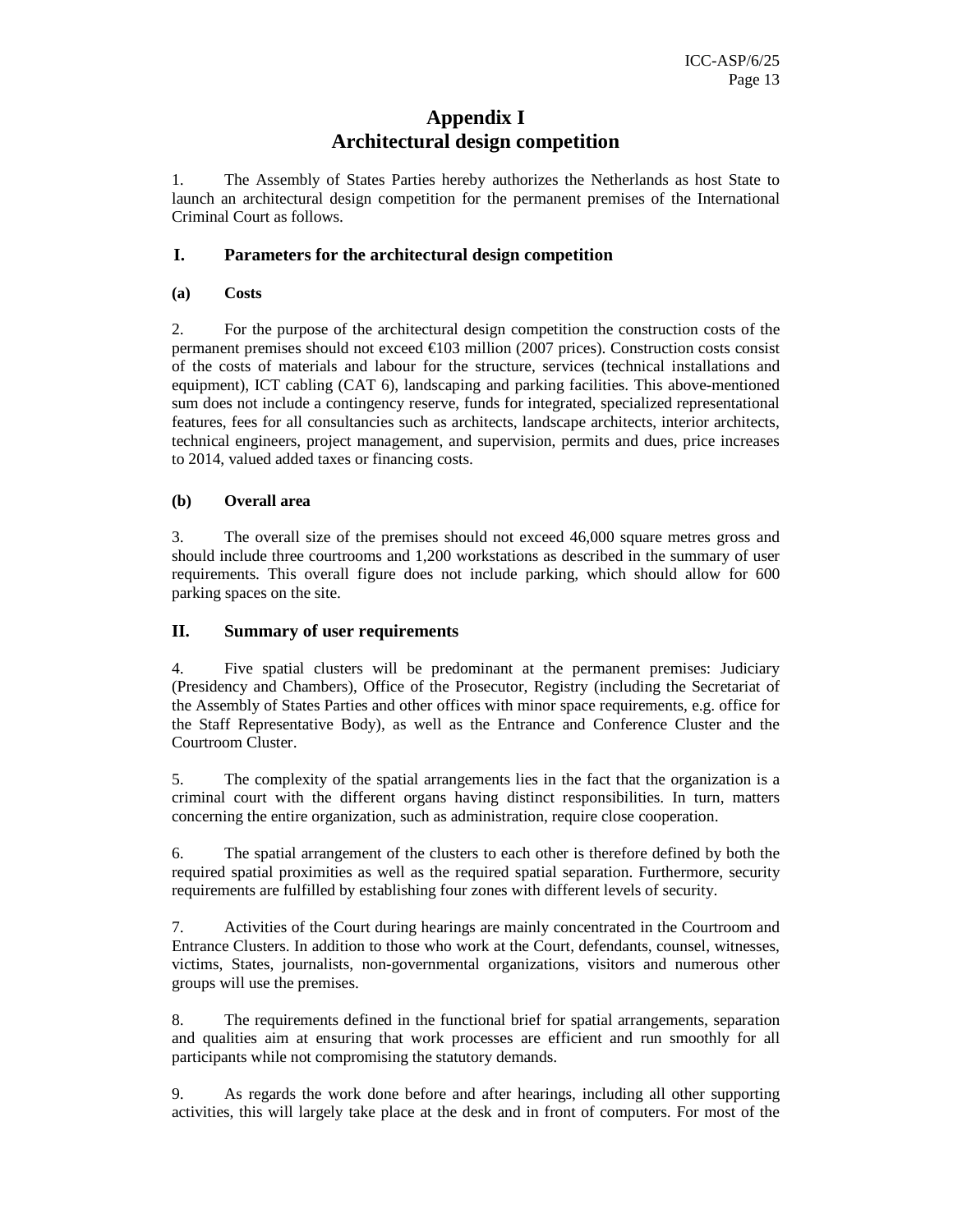activities the double office represents the ideal office form, since it allows a combination of communication and work that requires concentration, and meets the requirement concerning the handling of confidential material. Team offices were selected for some areas which demand a high level of teamwork.

10. The size of the standard double office is defined as 19 square metres (net). In addition, four different standard sizes for single offices are defined, ranging from 10 to 30 square metres (net). The objective here is to ensure great flexibility in usage by having a limited number of office standards. Meeting rooms are generally assigned to the functional units because they are used as core working areas in the sense of a project room. Larger meeting rooms are pooled in the Conference Cluster and can be reserved.

11. A summary of the user requirements is contained in attachment 1.

12. For the purpose of the architectural design competition a detailed competition brief containing the user requirements and technical specifications will be prepared based on the parameters of this resolution and appendix.

## **III. Legal bases**

13. The architectural design competition will be based on the World Trade Organization Agreement on Government Procurement, as approved by the European Union.

14. The procedure will be based on the general principle of fair, non-discriminatory, equal and transparent treatment, as laid down in the above mentioned World Trade Organization Agreement. The competition will be open to architects from all States.

### **IV. Structure**

15. The competition will be organized with a pre-selection of qualified candidates, followed by a one-phase competition to determine the three best design concepts. Following the selection of the three best design concepts by the jury, the Project Board may invite the prize-winners to revise, if considered necessary, their design concepts and then, either simultaneously or in decreasing order starting with the winner of the first prize, commence negotiation of the terms and conditions of a contract to prepare detailed designs for the permanent premises.

#### **V. Worldwide announcement**

16. The architectural design competition will have a worldwide dissemination and will be announced by means of:

- (a) Official press releases via the leading press offices in the five geographical regions of the United Nations;
- (b) Advertisements in the leading architectural magazines around the world; and
- (c) A dedicated website of the host State with a link to the website of the International Criminal Court.

17. States Parties may also wish to generate publicity for the competition in their respective countries. The host State will provide a template for this purpose.

18. Architects from different regions and schools will be encouraged to apply.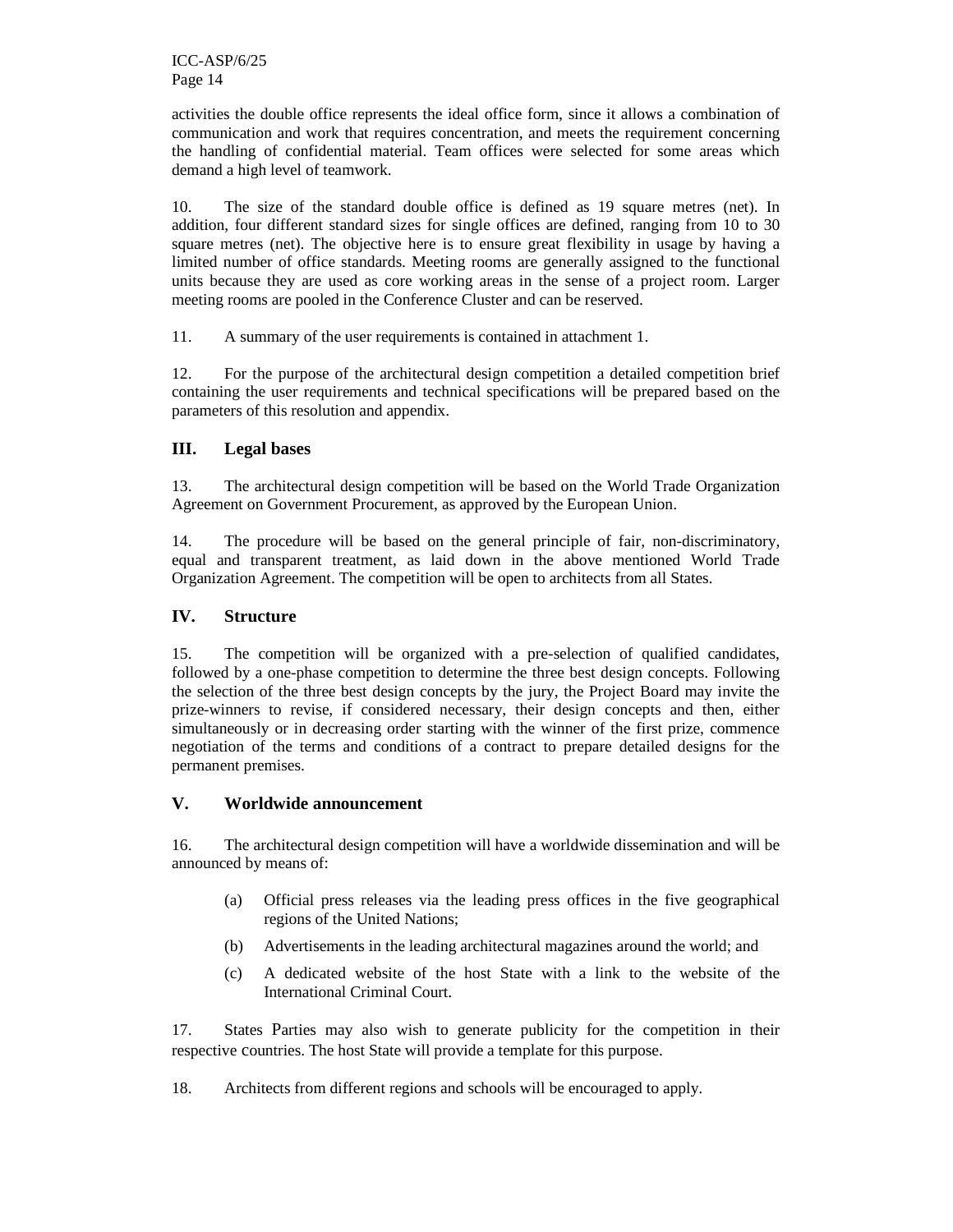## **VI. Competition procedure**

- 19. The competition consists of two consecutive stages:
	- (a) Pre-selection stage (Call for candidature) From the entries in response to the worldwide announcement the jury will select up to 20 candidates based on professional and quality-oriented selection criteria to take part in the competition.
	- (b) The competition (Award stage part 1) The selected candidates will receive the competition brief containing all the information necessary to enable the candidates to provide a design concept.

The selected candidates will be asked to produce a design concept for the permanent premises. From the design concepts submitted, the jury will select three prize-winners, based on the best design concepts that are most suitable for this project. The jury may also offer recommendations for changes to designs.

20. The criteria for the selection will be laid down in the competition brief, which will be handed out exclusively to the participating candidates. The competition will be anonymous until the completion of the jury's deliberations and selection.

21. The official language of the competition will be English.

## **VII. Negotiations**

22. Following the selection of the best three designs by the jury, the Project Board may invite the prize-winners to revise, if considered necessary, and taking into account any recommendations from the jury, their design concepts. After having examined and evaluated the (revised) design concepts, the Project Board will commence negotiation of the terms and conditions of a contract to prepare detailed designs for the permanent premises with the prizewinners either simultaneously, or in decreasing order starting with the winner of the first prize.

23. The aim of the negotiations is to conclude a contract with the architect as leader of the design team (which will include the work of the expert engineers e.g. structural, civil and building services engineers, energy consultants, landscape architects etc.).

### **VIII. Approval by the Assembly**

24. The selection of the three best design concepts by the jury and the commencement of negotiations with the prize-winners by the Project Board should not be construed as implicit authorization by the Assembly to finalize the general planning or detailed design contract. The Assembly reserves the right not to proceed with the project without penalty or commitment prior to the signing of the contracts. The Assembly or its delegate must authorize the signing of the contracts.

# **IX. Jury**

25. The entries in the pre-selection stage and the design concepts in the competition stage will be examined and judged by an independent jury.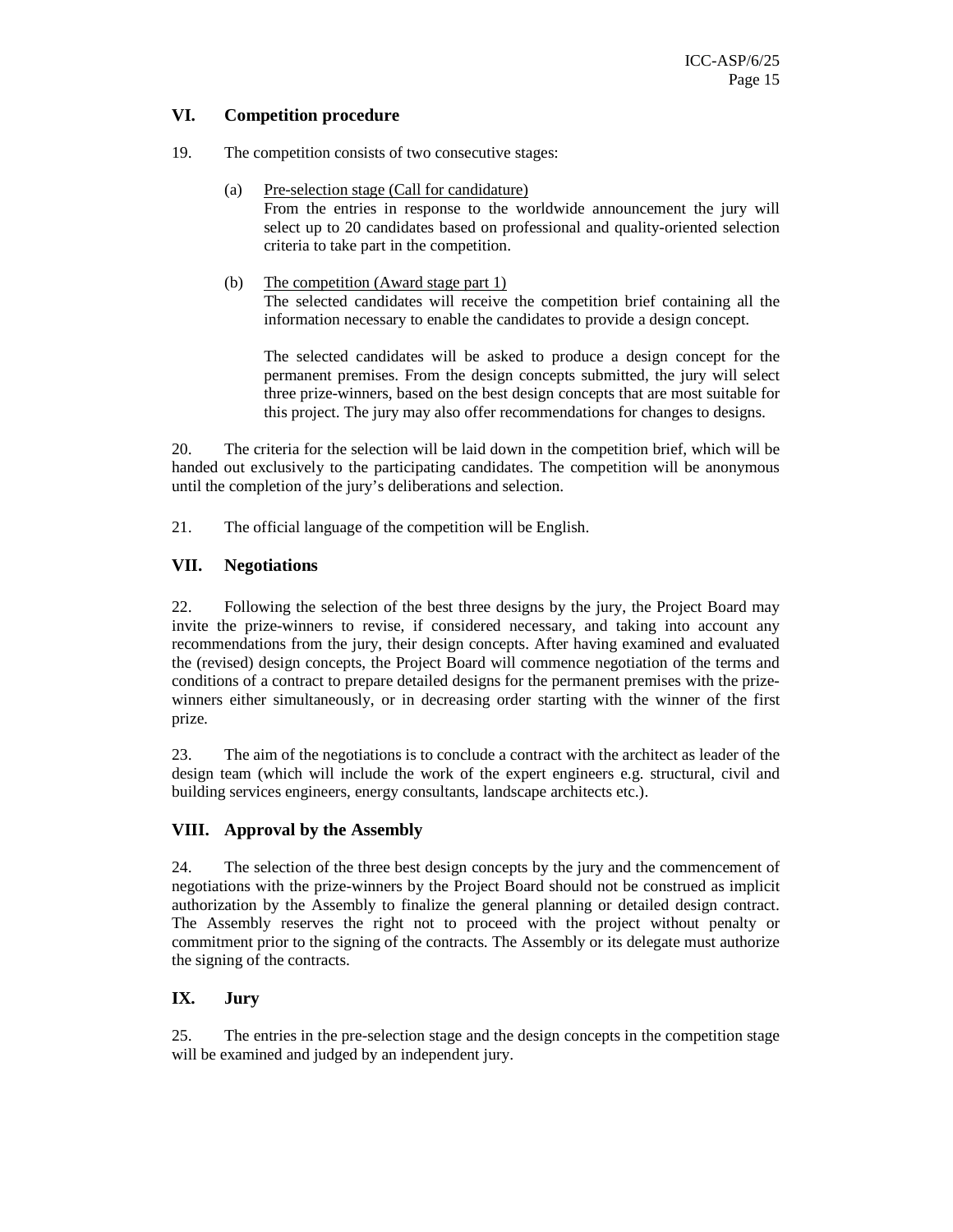26. The jury for the competition will execute the judgement and proofing of the entries, and decide on the final ranking of the design concepts (award of prizes) and make recommendations on the designs.

27. The composition of the jury will be as described in attachment 2 to this appendix.

28. The jury will have a secretariat and a technical advisory team in specific fields (such as spatial planning, financial and technical issues) at its disposal. The advice of this technical advisory team is not binding on the jury.

### **X. Schedule**

29. The schedule for the architectural design competition is as follows:

| (a) Call for candidature (start)                                  | February 2008          |
|-------------------------------------------------------------------|------------------------|
| (b) Pre-selection stage                                           | March-April 2008       |
| (c) Jury meeting to pre-select a maximum of 20                    | April 2008             |
| (d) The competition                                               | May-July 2008          |
| (e) Pre-examination                                               | August-September 2008  |
| (f) Jury meeting selection of the top three design concepts       | October 2008           |
| (g) Optional revision/negotiation phase with<br>the prize-winners | November-December 2008 |
| (h) Negotiation contract terms                                    | January 2009           |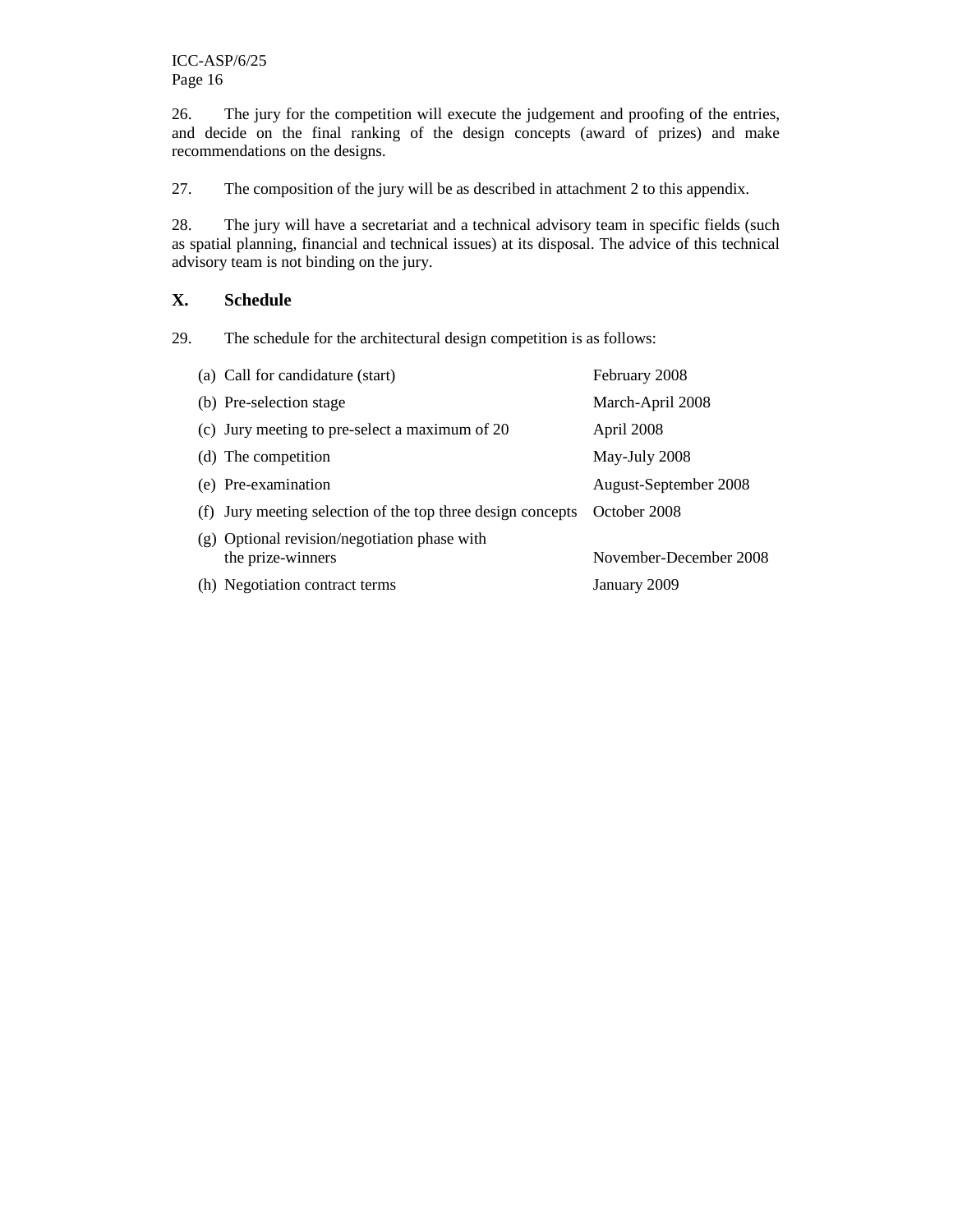| <b>Attachment 1</b>              |
|----------------------------------|
| Summary of the user requirements |

| <b>Cluster</b>                    | m <sup>2</sup> |
|-----------------------------------|----------------|
| <b>Office</b>                     | gross          |
| <b>Judiciary</b>                  | 3746           |
| <b>Office of the Prosecutor</b>   | 7608           |
| <b>Registry</b>                   | 19095          |
| <b>Secretariat ASP</b>            | 1149           |
| <b>Internal Audit Section</b>     | 187            |
| <b>Staff Represent. Body</b>      | 52             |
|                                   |                |
| <b>Conference Cluster</b>         | 1840           |
| <b>Catering Cluster</b>           | 2234           |
| <b>Courtroom Cluster</b>          | 2716           |
| <b>Public Court Areas</b>         | 2402           |
| <b>Holding Cluster</b>            | 693            |
| <b>Entrance Cluster</b>           | 698            |
| <b>Warehouse, Central Storage</b> | 3132           |
| <b>Total</b>                      | 45552          |
|                                   | m <sup>2</sup> |
|                                   | gross          |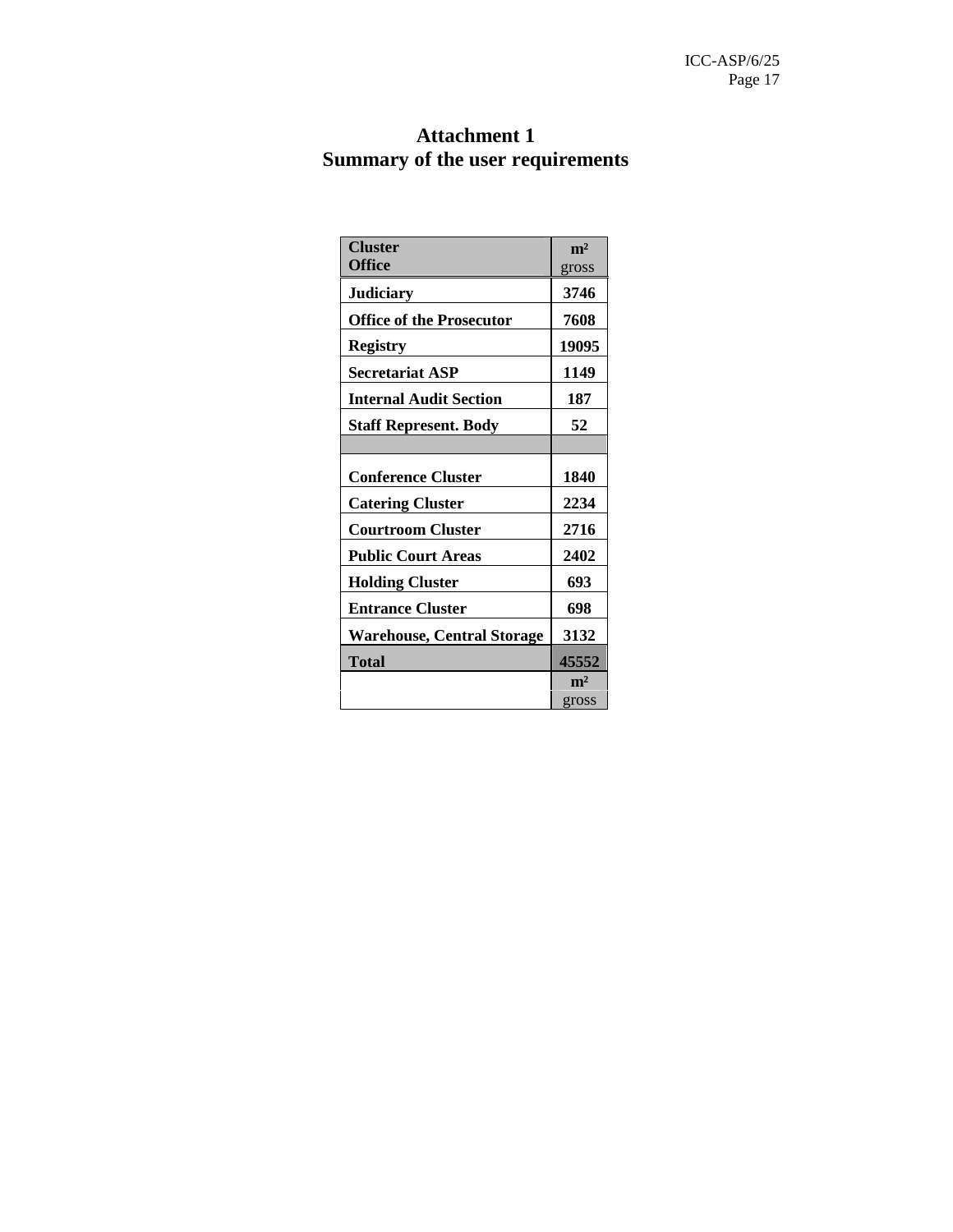# **Attachment 2 Composition of the jury**

- 1) Chief Government Architect of the Netherlands (Chair) [To be determined]
- 2) Representative of the Assembly, African States [To be determined]
- 3) Representative of the Assembly, Asian States H.E. Mr. Kiyokazu Ota Minister Embassy of Japan, The Netherlands
- 4) Representative of the Assembly, Eastern European States [To be determined]
- 5) Representative of the Assembly, Latin American and Caribbean States [To be determined]
- 6) Representative of the Assembly, Western European and Other States H.E. Mr. Mikko Jokela Ambassador Embassy of Finland, The Netherlands
- 7) Representative of the Court [To be determined]
- 8) Representative of the Court [To be determined]
- 9) Representative of the Court [To be determined]
- 10) Representative of the host State Secretary-General for Foreign Affairs
- 11) Representative of the Municipality of The Hague Mayor of The Hague
- 12) Architect [To be determined]
- 13) Architect [To be determined]

14) Architect [To be determined]

15) Architect

[To be determined]

16) Architect

[To be determined]

17) Architect

[To be determined]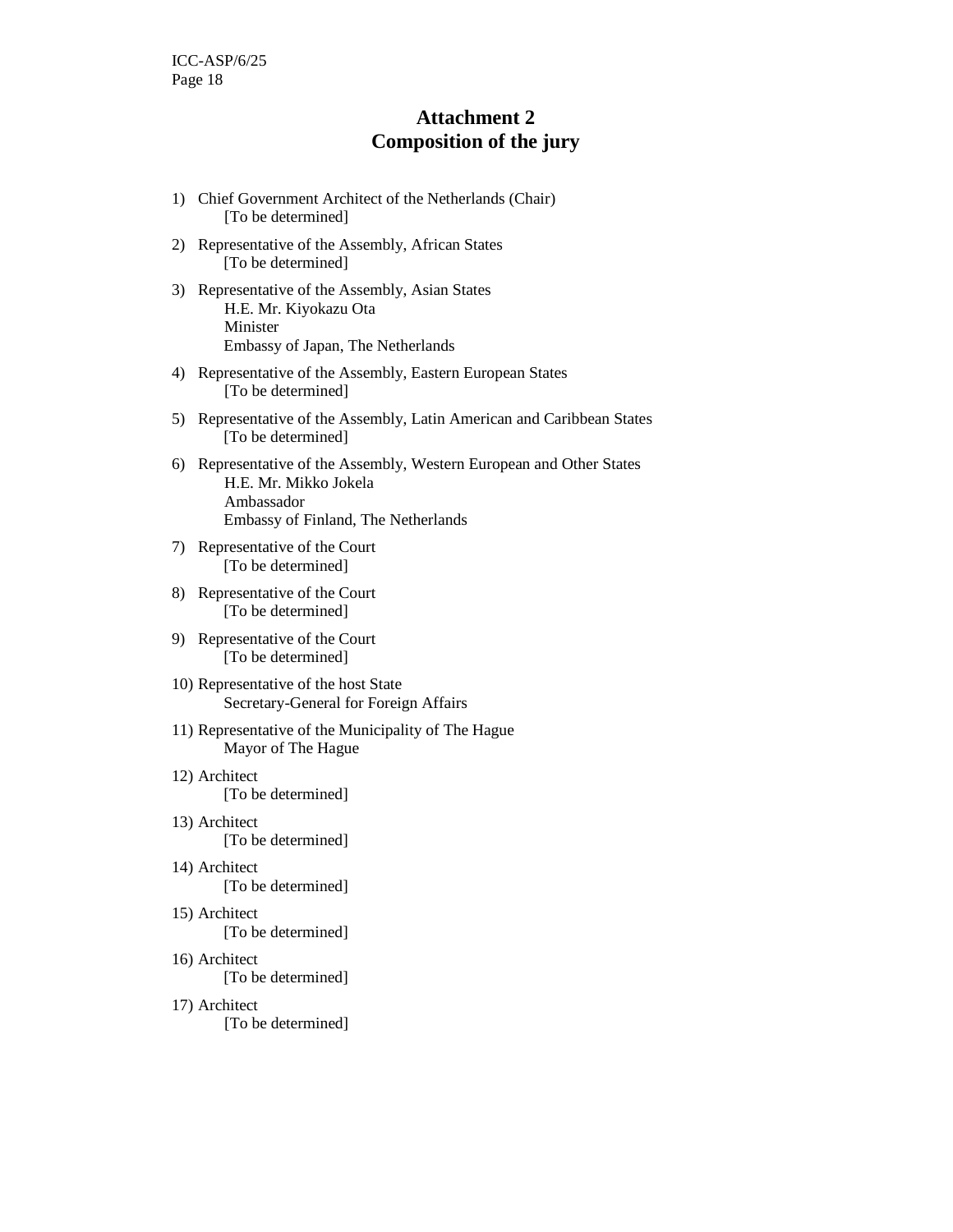# **Appendix II Oversight Committee**

#### Establishment

1. An Oversight Committee of States Parties is hereby established as a subsidiary body of the Assembly of States Parties pursuant to article 112, paragraph 4, of the Rome Statute.

#### Mandate

2. The mandate of the Oversight Committee shall be to provide a standing body to act on behalf of the Assembly in the construction of the permanent premises of the International Criminal Court. The role of the Oversight Committee will be strategic oversight, with routine management of the project resting with the Project Director.

3. Specifically, the Oversight Committee shall:

- (a) Provide overall monitoring and oversight of the project to ensure that project objectives are achieved within budget, and that risks and issues are identified and managed;
- (b) Prepare information, recommendations and draft resolutions for decision by the Assembly, including issues relating to operationalization of the governance structure;
- (c) Within the authority delegated by the Assembly, make key strategic decisions including the authorization of changes to the project scope and objectives that are beyond the authority of the Project Director;
- (d) Resolve any issue referred by the Project Director, Court or host State; and
- (e) Authorize signature of major contracts on the recommendation of the Project Board.

#### Membership

4. The Oversight Committee shall be a closed body consisting of 10 States Parties, with at least one member from each regional group.

#### Selection

5. Members of the Oversight Committee shall be elected by the Assembly upon recommendation of the Bureau. The duration of each term shall be two years and is renewable. If a State Party withdraws from the Oversight Committee, the Bureau may designate another State Party (preferably from the same regional group) to fill the position until the next session of the Assembly of States Parties.

#### **Consistency**

6. States Parties members should strive to ensure consistency with respect to their representation and attendance at meetings. If an Oversight Committee member fails to attend two consecutive meetings, the Chairperson of the Oversight Committee shall initiate consultations with that member to determine if the member is able to continue its participation on the Oversight Committee**.**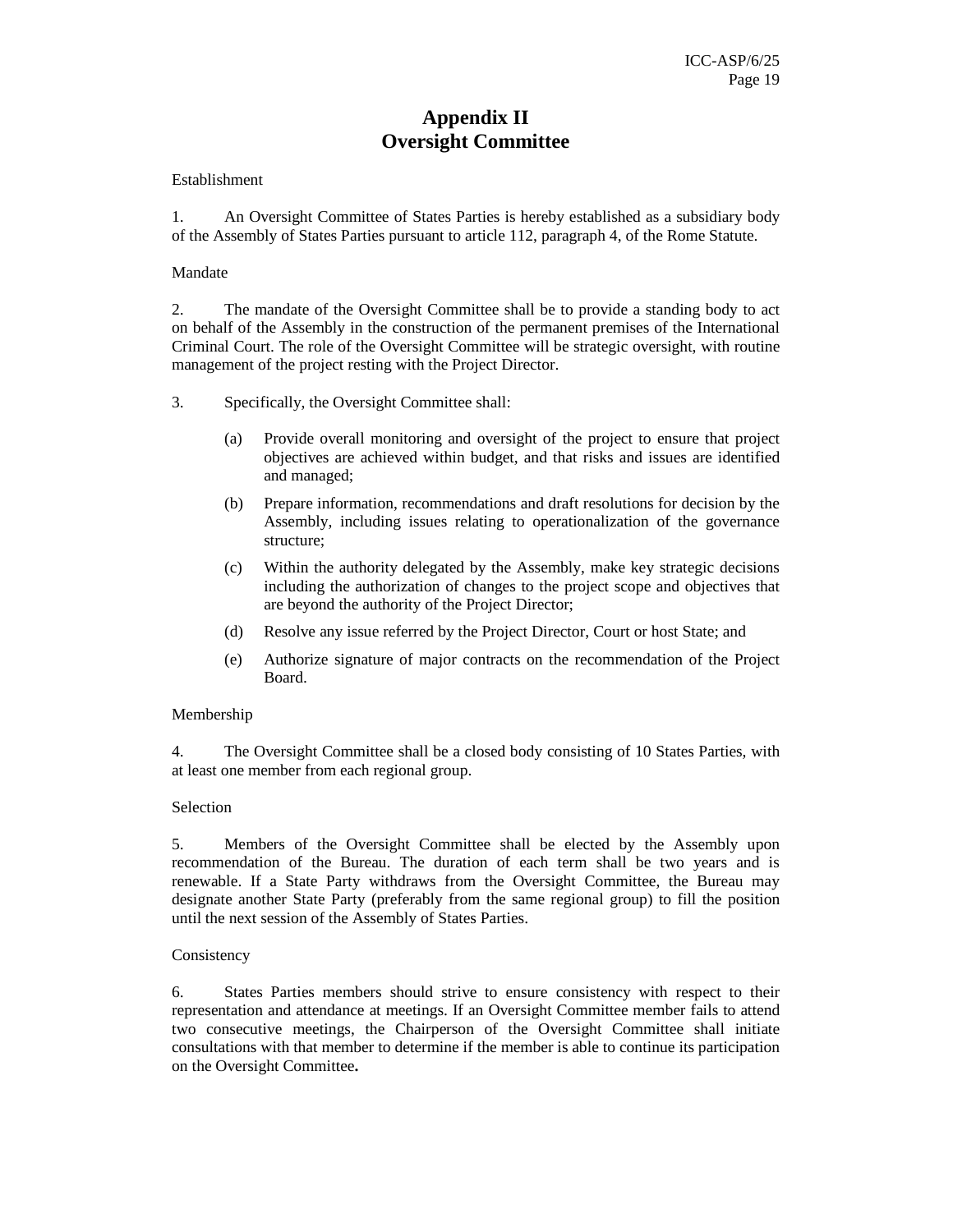Voting

7. The Oversight Committee should strive for consensus. In the absence of consensus, decisions shall be taken on the basis of a simple majority of members present and voting. In the case of a tie, the Chairperson's vote shall be decisive. The phrase "members present and voting" means members present and casting an affirmative or negative vote. Members who abstain shall be considered as not voting.

### Quorum

8. A quorum shall consist of at least six members.

Chairperson and Vice-Chairperson

9. The Oversight Committee shall elect a Chairperson and Vice-Chairperson for a twoyear period. This term is renewable. The Chairperson and Vice-Chairperson shall each have a vote.

Frequency of meetings

10. The Oversight Committee shall meet four times a year or as required by the Chairperson. The Registrar of the Court, the host State or the Project Director can request a meeting of the Oversight Committee to address any urgent matter.

In camera deliberations

11. The Oversight Committee shall receive information from the Project Director, the Court and host State and may invite other experts and participants to provide information or input in open sessions. Deliberations by the Oversight Committee shall be in camera.

Participation by the Court and host State

12. The Court and the host State have the right to be present during the open sessions of the Oversight Committee.

### Role of States Parties' experts

13. The Oversight Committee shall be assisted in its work by an ad hoc committee of experts from States Parties.

Role of the Committee on Budget and Finance

14. The Oversight Committee shall provide progress reports to the Committee on Budget and Finance prior to its meetings. The Oversight Committee shall submit to the Committee on Budget and Finance for advice any submissions with financial implications for the Assembly.

#### Role of the Bureau

15. The Oversight Committee shall provide regular status reports to the Bureau and shall submit any draft resolutions or information to the Assembly through the Bureau.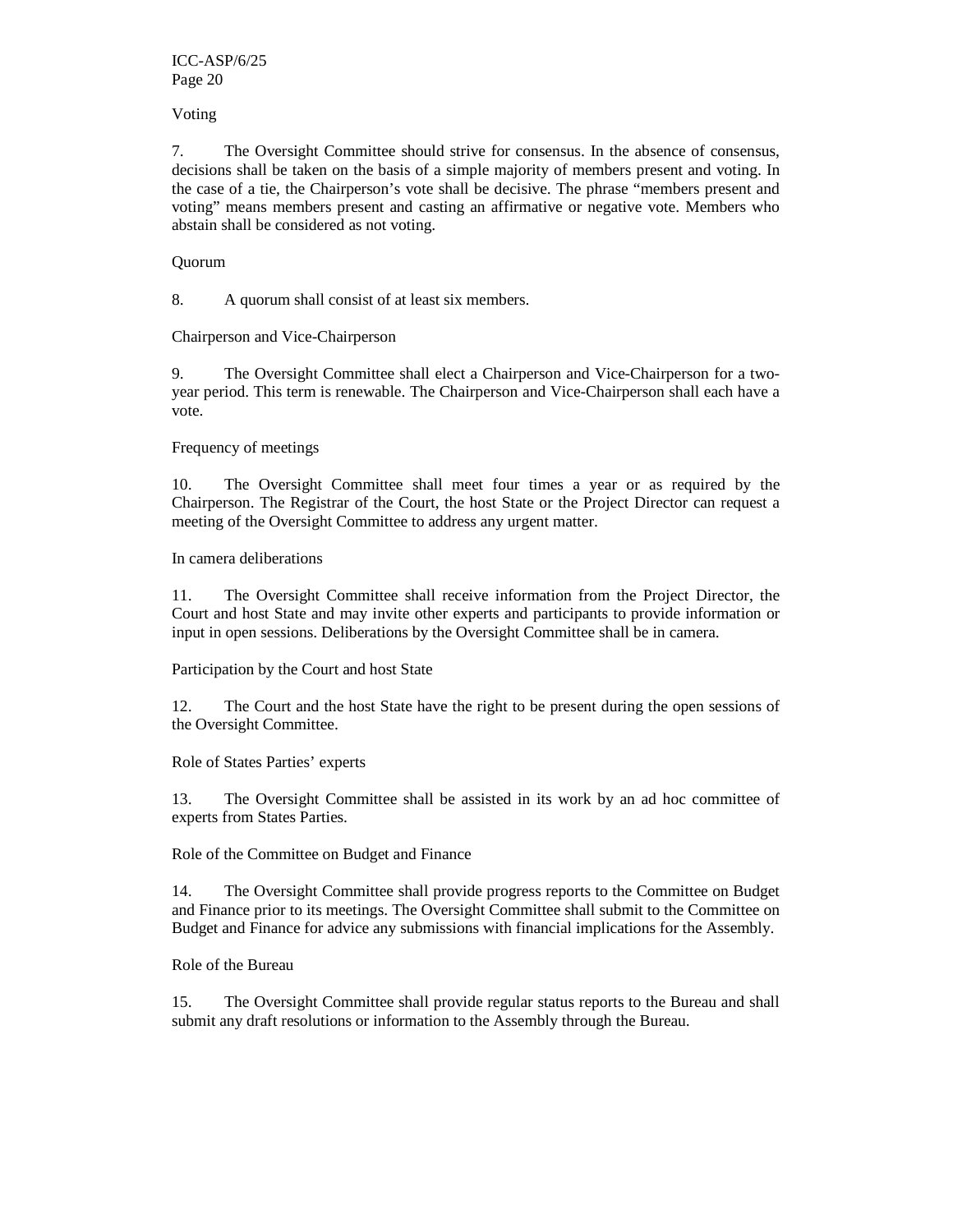Delegated authority

- 16. The Oversight Committee shall have the authority delegated from the Assembly to:
	- (a) Conduct a recruitment process for the position of Project Director;
	- (b) Decide on the hiring, renewal, non-renewal, suspension and termination of the Project Director (the Registrar of the Court and a representative of the host State have the right to participate and vote in this decision-making process);
	- (c) Where a decision is required in a time frame that would not allow for a decision by the Assembly, authorize any changes to the project scope, objectives, design or expenditures up to the limit of the contingency fund established as part of the project budget; and
	- (d) Hear any serious dispute between the Court, the host State and/or Project Director, with a view to finding an efficient and effective resolution.

17. The Chairperson of the Oversight Committee shall report to the Assembly at its next session on any exercise of this delegated authority.

#### Support

18. The Oversight Committee shall be assisted by the Secretariat of the Assembly of States Parties.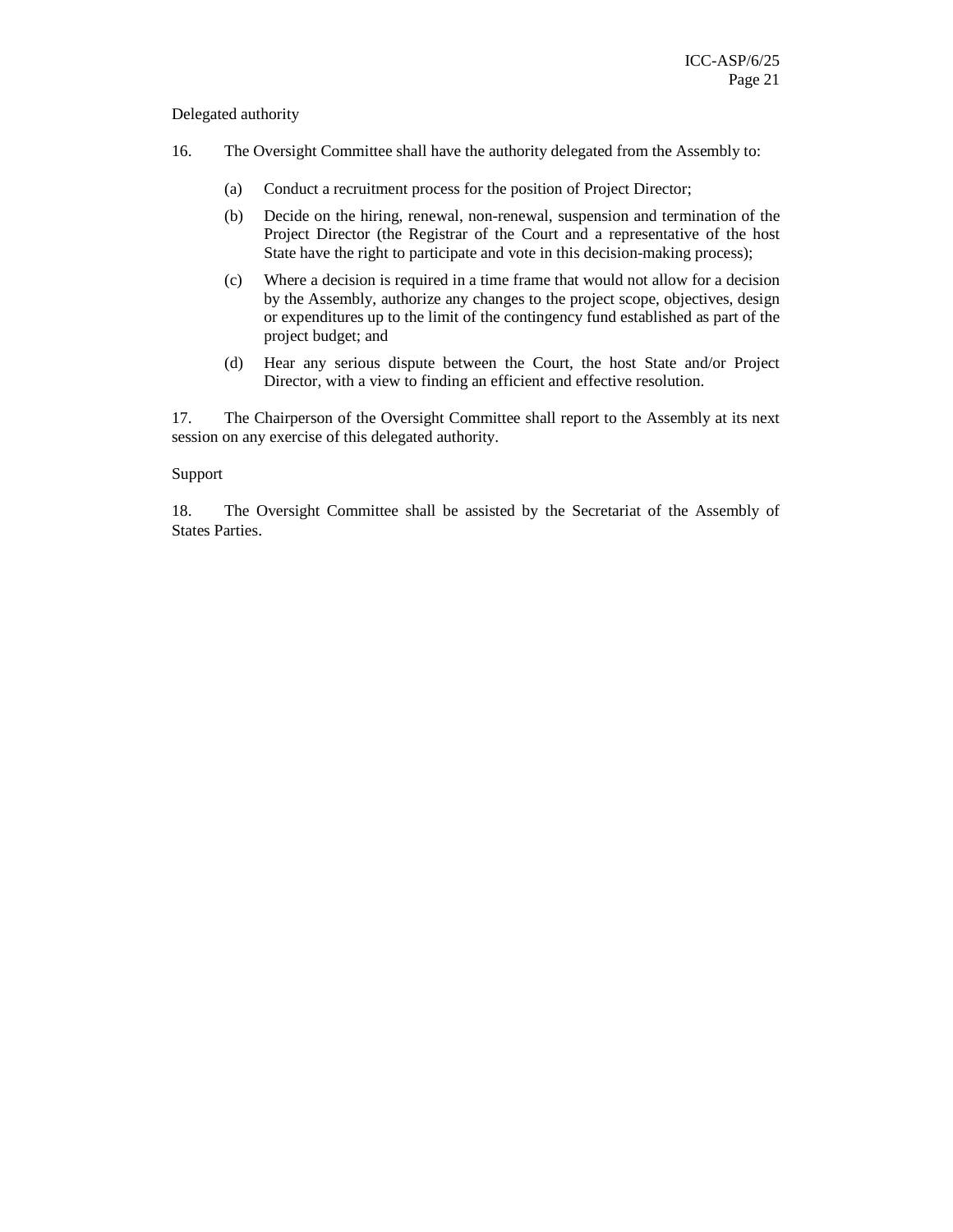# **Appendix III Project Board**

1. The Assembly of States Parties hereby establishes a Project Board with the mandate to provide a cooperative and consultative structure for the overall management of the permanent premises construction project.

2. The Board will be chaired by the Project Director and will include:

- (a) The Court, and
- (b) The host State

3. The Project Director will share all relevant information on the project with the Court and host State and shall ensure that project information is accessible.

4. The Project Director will consult with the Court and the host State and shall strive for consensus on decisions relating to the project. In the absence of consensus, the Project Director has the authority to make decisions. However, the Project Director is not authorized to make decisions that could affect the overall scope or cost envelope of the project.

5. Any member of the Project Board may ask for a meeting of the Oversight Committee pursuant to paragraphs 10 and 16(d) of appendix II.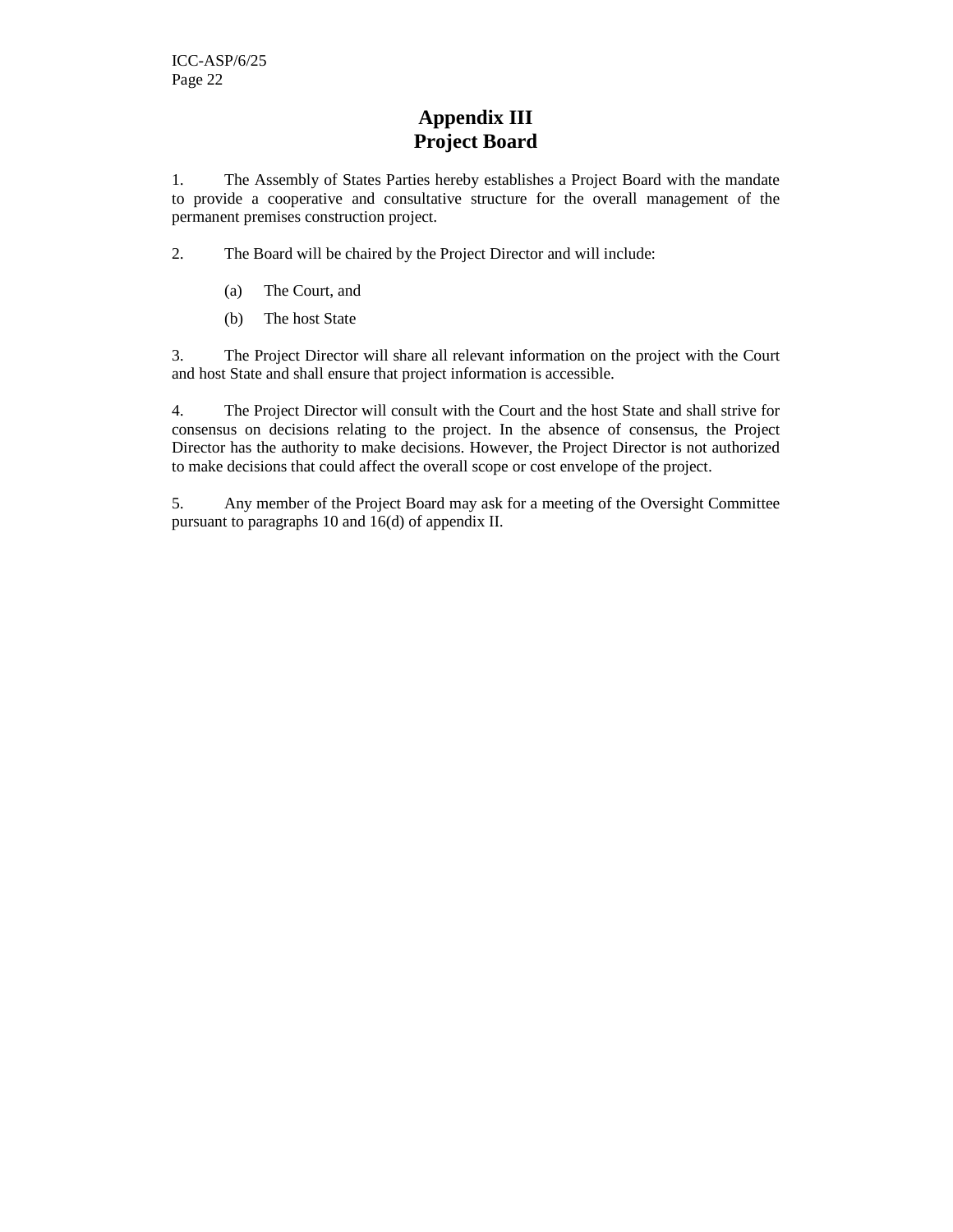# **Appendix IV Project Director's Office**

Establishment

1. The Registrar of the International Criminal Court shall establish a Project Director's Office. The Project Director will be the head of the Office.

#### Independence

2. The Project Director's Office shall operate under the full authority of the Assembly of States Parties and report directly and be accountable to the Assembly through the Oversight Committee.

Relationship to the International Criminal Court

3. Without prejudice to paragraph 2 above, the Project Director's Office shall be an integral part of the International Criminal Court; for administrative and staff purposes, the Project Director's Office and its staff shall be attached to the Registry of the Court.

#### Privileges and immunities

4. As part of the staff of the Registry and, as such, of the Court, the staff of the Project Director's Office shall enjoy the same rights, duties, privileges, immunities and benefits.

#### Mandate

5. The mandate of the Project Director's Office is to ensure that the permanent premises of the Court are built on time, within cost and to specifications and quality. The Project Director shall have the final responsibility for the overall management of the project and shall be responsible for meeting the project's goals, timelines and costs and quality requirements.

#### **Functions**

6. The functions of the Project Director's Office shall be to manage the entire project, which would include, inter alia:

- (a) Provision of day-to-day oversight of the preparations and implementation of the permanent premises project;
- (b) Provision of strategic direction to the project management, construction and design teams;
- (c) Preparation and implementation of a risk management plan for the project;
- (d) Assessment and evaluation of the designs, requests for modifications, cost implications, emerging problems, mitigation solutions or any other issues that may affect the cost, quality and/or timeliness of the project;
- (e) Provision of quarterly (or as required) status reports to the Oversight Committee which will be shared with the Court and the host State and shall be made available to the Bureau;
- (f) Leading the negotiations of the terms and conditions to retain the architect and the design team;
- (g) Leading the tendering and selection process for the construction team;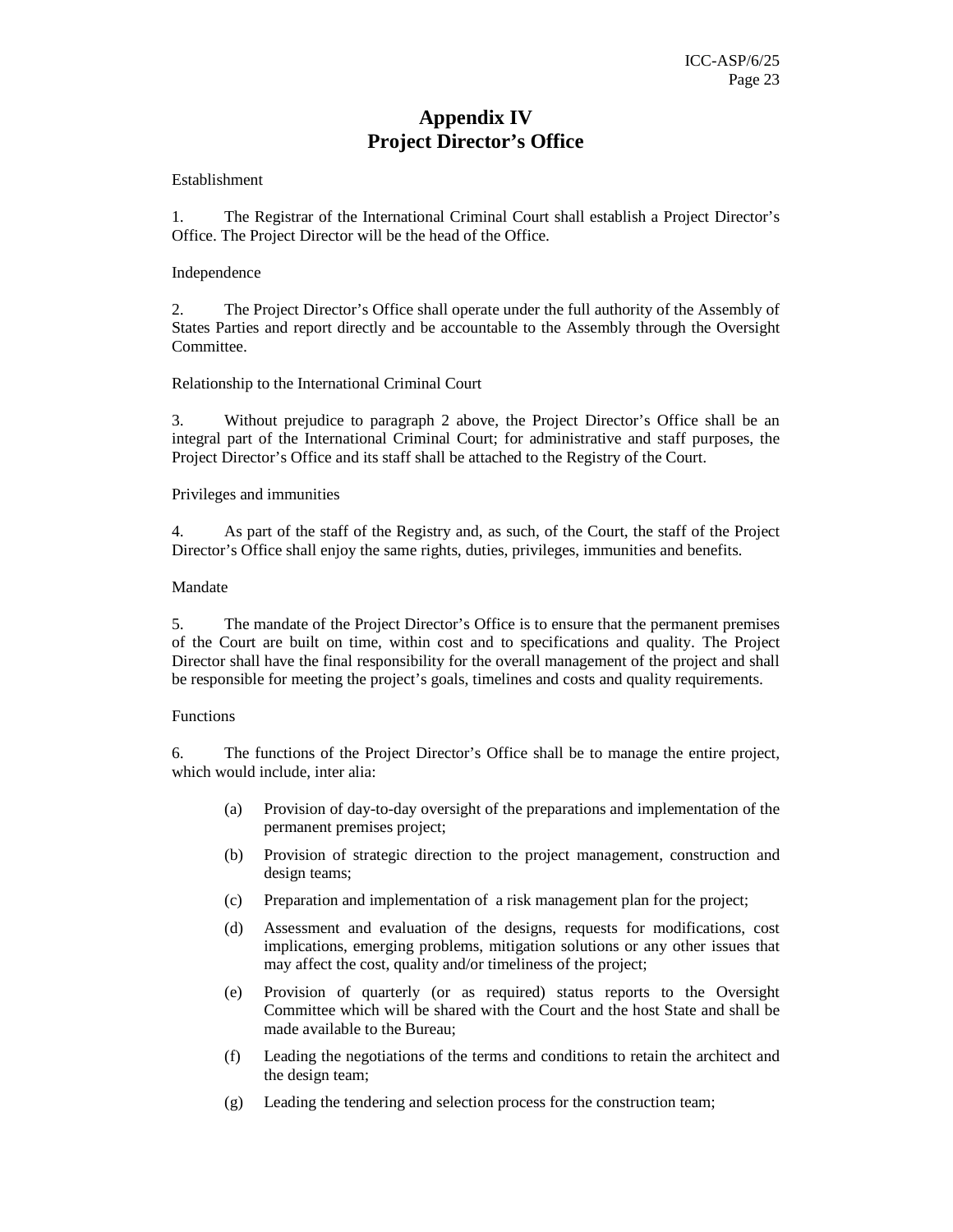- (h) Making decisions within the authority delegated by the Assembly;
- (i) Provision of assessments and advice to the Oversight Committee on any issues requiring decisions within the delegated authority of the Committee; and
- (j) Provision of assessments and advice to the Oversight Committee on any issues requiring decisions by the Assembly.

### Composition of the Office

7. The Project Director's Office will consist of the Project Director and support staff.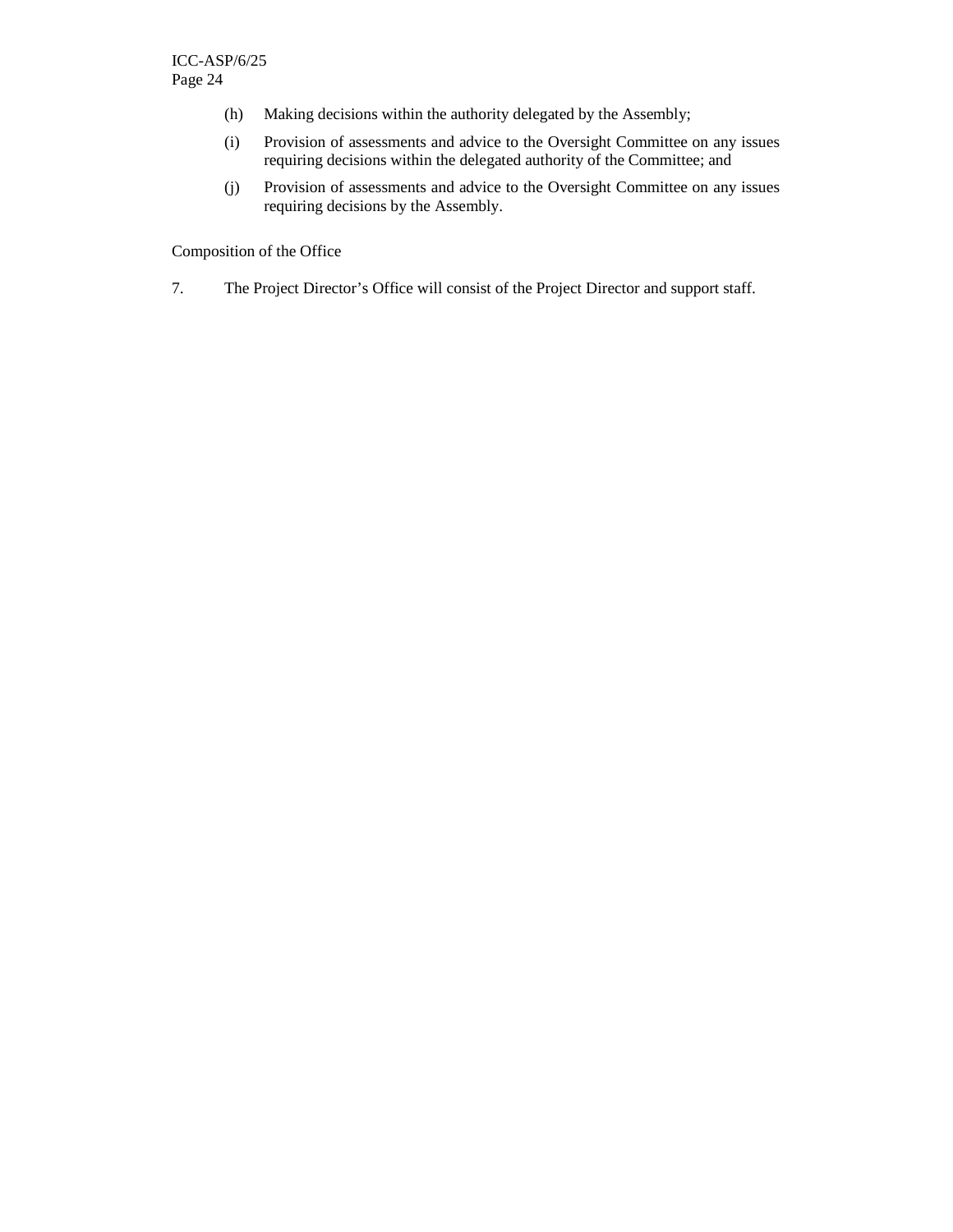# **Appendix V Programme budget implications for the 2008 budget for permanent premises**

### **I. Staff resources**

#### *(a) One D-1 Project Director*

The Project Director will have the overall responsibility for delivering the permanent premises on time, on costs and with the required quality. Comparisons with the local market in the Netherlands conducted by experts from the host State suggest that a D-1 level (including the tax and other benefits provided to staff of the International Criminal Court) would be competitive and allow for the recruitment of a sufficiently experienced professional. As the recruitment process will only commence in January 2008, a delayed recruitment factor of 50 per cent has been applied.

Cost for 2008: €93,800

#### *(b) One P-4 Deputy Project Director and Financial Controller*

The Project Director's Office must be involved in the negotiations with the architect and design teams in late fall 2008 following the decisions by the jury for the architectural design competition. A Deputy Project Director with solid financial experience in evaluating construction and design tenders will be essential. As the recruitment process will only start some time in 2008, a delayed recruitment factor of 75 per cent has been applied.

Cost for 2008: €33,050

#### *(c) One GS-OL Office Assistant*

The Project Director's Office will require one general administrative assistant to provide general administrative and secretarial services. As the recruitment process will only start some time in 2008, a delayed recruitment factor of 75 per cent has been applied.

Cost for 2008: €15,675

The Project Director will evaluate the need for further assistance for the 2009 budget. It is expected that the Project Director will work primarily through consultants, to be paid from the consultancy fees provided for in the overall construction cost estimates.

#### **II. Non-staff resources**

*(a) Regular IT* 

The Court estimates that each workstation requires  $\epsilon$ 7,000 for hardware and software.

Cost for 2008: €21,000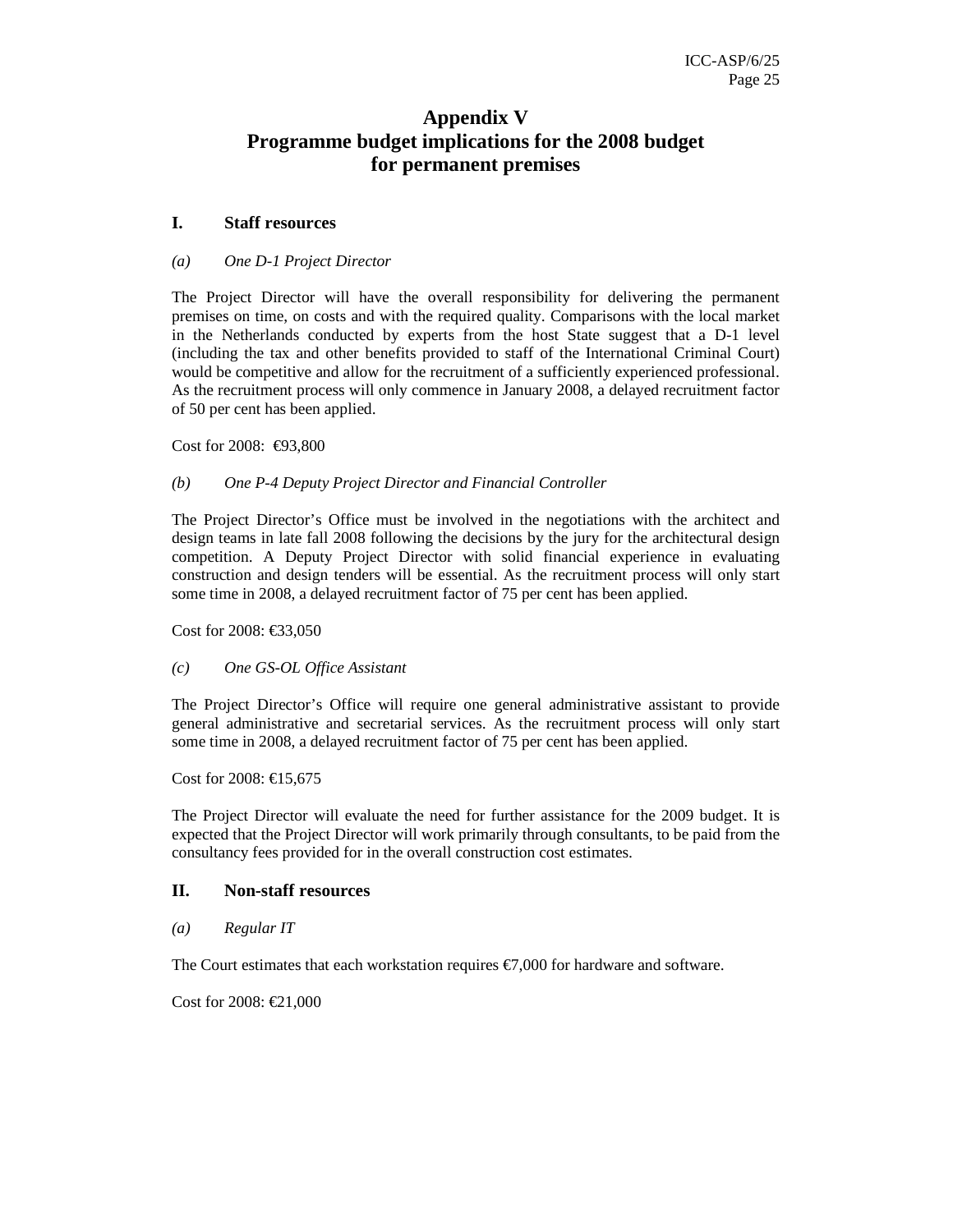ICC-ASP/6/25 Page 26

*(b) Specialized IT* 

The Project Director's Office may require specialized computer resources for the construction project.

Cost for 2008: €10,000

## **III. Recruitment**

It is expected that a competitive and specialized process may be required to recruit the Project Director. This could include the use of the Court's web page, advertisements in international, specialized journals and/or the use of a professional recruitment agency. The Oversight Committee will determine, in consultation with the Court, the host State and experts, the best means of launching a recruitment process.

Cost for 2008: €35,000

## **IV. Cost implications**

Total costs for 2008: €208,500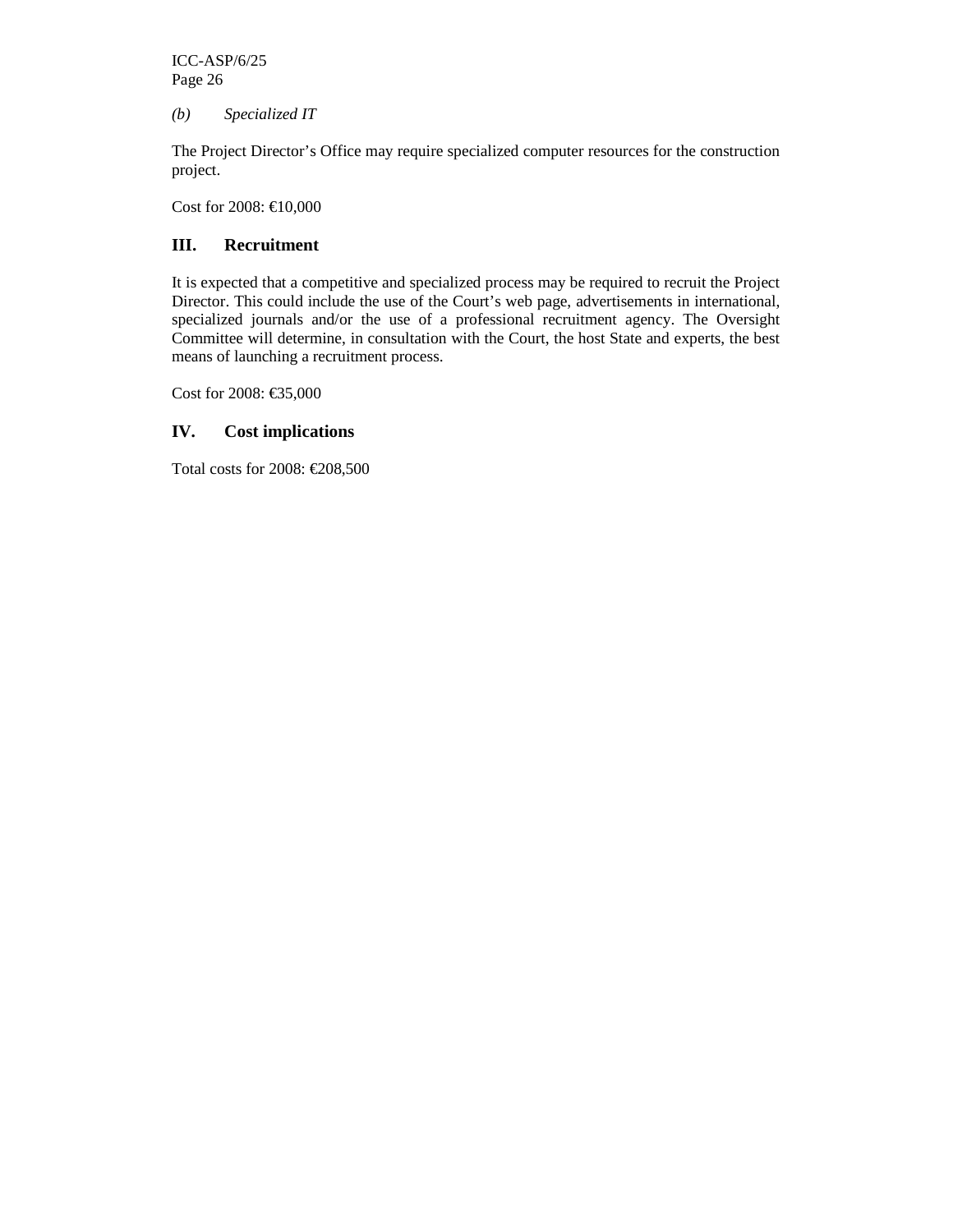# **Appendix VI Permanent premises construction trust fund**

#### Establishment

1. The Registrar of the International Criminal Court shall establish a trust fund for the purpose of holding funds dedicated to the construction of the permanent premises of the International Criminal Court.

### Funds

2. The trust fund shall be funded by voluntary contributions from any governments, international organizations, individuals, corporations or other entities.

### Reporting

3. The Project Director shall report to the Oversight Committee on a regular basis on the amount of funds in the trust fund and their provenance as well as on disbursements from the trust fund.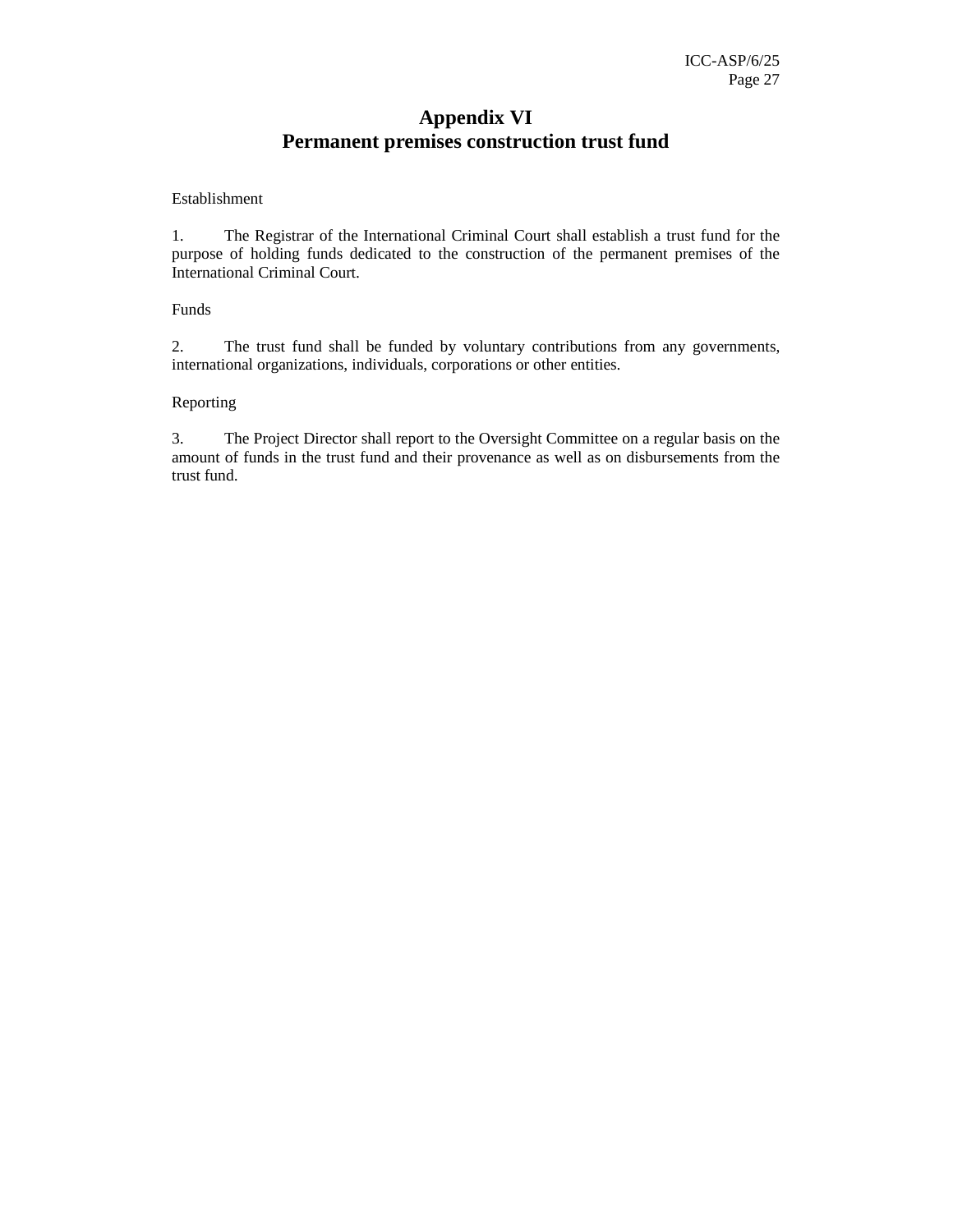# **Annex II Functional Brief - Summary of areas**

|                                               |                                               |                  |                     | Basis Scenario (Scen. 900 + Flex) |                       |                         |
|-----------------------------------------------|-----------------------------------------------|------------------|---------------------|-----------------------------------|-----------------------|-------------------------|
| <b>Cluster</b><br><b>Office</b>               | <b>Room Type</b>                              | No.<br><b>WP</b> | No.<br><b>Rooms</b> | <b>Size</b>                       | m <sup>2</sup><br>net | m <sup>2</sup><br>gross |
| Judiciary                                     |                                               |                  |                     |                                   | 2247                  | 3746                    |
| JUD                                           | Single Office                                 | 54               | 54                  | 12-30                             |                       |                         |
| JUD<br>JUD                                    | Double Office<br>Team Office + Meeting        | 54<br>7          | 27<br>7             | 10-36<br>10-118                   |                       |                         |
| JUD                                           | Supplementary *                               |                  | 18                  |                                   |                       |                         |
|                                               | <b>Office of the Prosecutor</b>               |                  |                     |                                   | 4564                  | 7608                    |
| OTP                                           | Single Office                                 | 65               | 65                  | $12 - 30$                         |                       |                         |
| <b>OTP</b>                                    | Double Office                                 | 98               | 49                  | 10-36                             |                       |                         |
| <b>OTP</b><br>OTP                             | Team Office + Meeting<br>Supplementary *      | 160              | 37<br>23            | 10-118                            |                       |                         |
| Registry                                      |                                               |                  |                     |                                   | 11455                 | 19095                   |
| <b>REG</b>                                    | Single Office                                 | 187              | 187                 | 12-30                             |                       |                         |
| <b>REG</b><br><b>REG</b>                      | Double Office<br>Team Office + Meeting        | 233<br>252       | 117<br>89           | 10-36<br>10-118                   |                       |                         |
| <b>REG</b>                                    | Supplementary *                               |                  | 71                  |                                   |                       |                         |
| <b>Secretariat ASP</b>                        |                                               |                  |                     |                                   | 689                   | 1149                    |
| <b>ASP</b>                                    | Single Office                                 | 3                | 3                   | 12-30                             |                       |                         |
| ASP                                           | Double Office                                 | 10               | 5                   | 10-36                             |                       |                         |
| ASP                                           | Team Office + Meeting                         | 51               | 15                  | 10-118                            |                       |                         |
| ASP<br><b>Internal Audit Section</b>          | Supplementary *                               |                  | 2                   |                                   | 112                   | 187                     |
| <b>IAS</b>                                    | Single Office                                 | 4                | 4                   | $12 - 30$                         |                       |                         |
| IAS                                           | Double Office                                 | 2                | 1                   | 10-36                             |                       |                         |
| IAS                                           | Supplementary *                               |                  | $\overline{2}$      | 10-118                            |                       |                         |
| <b>Staff Represent. Body</b>                  |                                               |                  |                     |                                   | 31                    | 52                      |
| <b>SRB</b>                                    | Single Office                                 | 1                | 1                   | 12-30                             |                       |                         |
| <b>SRB</b>                                    | Double Office                                 | 2                | 1                   | 10-36                             |                       |                         |
| <b>Conference Cluster</b>                     |                                               |                  |                     |                                   | 1104                  | 1840                    |
| CON                                           | Foyer                                         |                  | 2                   |                                   |                       |                         |
| CON                                           | Conference rooms                              |                  | 4                   | 125-160                           |                       |                         |
| CON                                           | Supplementary *                               |                  | 12                  |                                   |                       |                         |
| <b>Catering Cluster</b>                       |                                               |                  |                     |                                   | 1340                  | 2234                    |
| CAT<br>CAT                                    | Staff restaurant<br>Visitor's Restaurant      |                  | 1<br>1              |                                   |                       |                         |
| CAT                                           | Kitchen, Storage etc.                         |                  | 3                   |                                   |                       |                         |
| <b>Courtroom Cluster</b>                      |                                               |                  |                     |                                   | 1629                  | 2716                    |
| COU<br>COU                                    | Courtrooms<br>Supplementary *                 | 15               | 3<br>44             |                                   |                       |                         |
| <b>Public Court Areas</b>                     |                                               |                  |                     |                                   | 1441                  | 2402                    |
| <b>PCA</b>                                    | Press Briefing                                |                  | 1                   |                                   |                       |                         |
| <b>PCA</b>                                    | <b>Public Galleries</b>                       |                  | 4                   |                                   |                       |                         |
| <b>PCA</b>                                    | Hot desk, supplementary                       | $\overline{2}$   | 2                   |                                   |                       |                         |
| <b>Holding Cluster</b><br><b>HOL</b><br>Cells |                                               |                  | 24                  |                                   | 416                   | 693                     |
| <b>HOL</b>                                    | Supplementary *                               |                  | 16                  |                                   |                       |                         |
| <b>Entrance Cluster</b>                       |                                               |                  |                     |                                   | 419                   | 698                     |
| <b>ENT</b>                                    | Foyer and Lobby areas                         |                  | 1<br>4              |                                   |                       |                         |
| <b>ENT</b><br><b>ENT</b>                      | Information and Exhibition<br>Supplementary * |                  | 1                   |                                   |                       |                         |
|                                               | Warehouse, Central Storage                    |                  |                     |                                   | 1879                  | 3132                    |
| <b>WAR</b>                                    | Storage areas                                 |                  | 1                   |                                   |                       |                         |
| <b>WAR</b><br><b>WAR</b>                      | Single Office<br>Double Office                | 4<br>8           | 4<br>4              | 12-30<br>$10 - 36$                |                       |                         |
| <b>WAR</b>                                    | Team Office + Meeting                         | 7                | 2                   | 10-118                            |                       |                         |
| <b>WAR</b><br><b>Total</b>                    | Supplementary *                               | 1219             | 4<br>923            |                                   | 27326                 | 45552                   |
|                                               |                                               | No. WP           |                     |                                   |                       | $m2$ gross              |

| <b>Cluster</b>                    | m <sup>2</sup> |
|-----------------------------------|----------------|
| <b>Office</b>                     | gross          |
| <b>Judiciary</b>                  | 3746           |
| <b>Office of the Prosecutor</b>   | 7608           |
| <b>Registry</b>                   | 19095          |
| <b>Secretariat ASP</b>            | 1149           |
| <b>Internal Audit Section</b>     | 187            |
| <b>Staff Represent. Body</b>      | 52             |
|                                   |                |
| <b>Conference Cluster</b>         | 1840           |
| <b>Catering Cluster</b>           | 2234           |
| <b>Courtroom Cluster</b>          | 2716           |
| <b>Public Court Areas</b>         | 2402           |
| <b>Holding Cluster</b>            | 693            |
| <b>Entrance Cluster</b>           | 698            |
| <b>Warehouse, Central Storage</b> | 3132           |
| Total                             | 45552          |
|                                   | m <sup>2</sup> |
|                                   | gross          |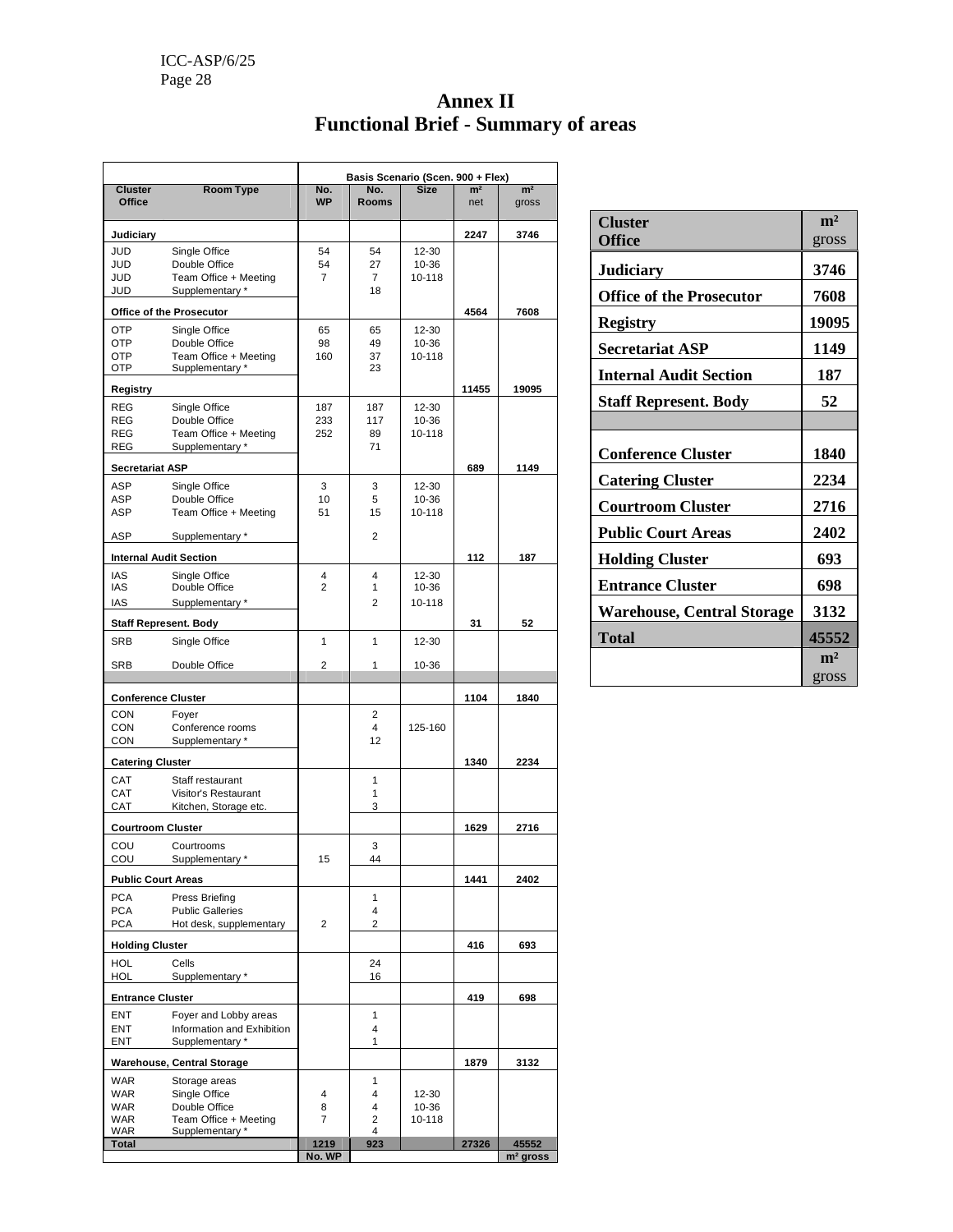|               |                                                               |                      |                                                                                                             |                 | Box 1 and 3  | Box 2 and 4 |
|---------------|---------------------------------------------------------------|----------------------|-------------------------------------------------------------------------------------------------------------|-----------------|--------------|-------------|
| $Box 1$ :     | <b>Construction costs</b>                                     |                      |                                                                                                             |                 |              |             |
|               | Building, incl.                                               | $46,000 \text{ m}^2$ | €2,410                                                                                                      | €110,860,000    |              |             |
|               | Structure, construction                                       |                      |                                                                                                             |                 |              |             |
|               | Services, technical equipment, installations                  |                      |                                                                                                             |                 |              |             |
|               | ICT cabling                                                   |                      |                                                                                                             |                 |              |             |
|               | Landscaping                                                   |                      |                                                                                                             |                 |              |             |
|               | Parking                                                       | $15,000 \text{ m}^2$ | E270                                                                                                        | €4,050,000      |              |             |
|               | <b>Total Box 1</b>                                            |                      |                                                                                                             |                 | €114,910,000 |             |
| Box 2:        | <b>Project Office</b>                                         | for 2008:            |                                                                                                             |                 |              |             |
|               | Project Director                                              | 50%                  | €187,600                                                                                                    | €93,800         |              |             |
|               | Deputy, Financial controller                                  | 25%                  | €132,200                                                                                                    | €33,050         |              |             |
|               | Office assistant                                              | 25%                  | €62,700                                                                                                     | €15,675         |              |             |
|               | IT Regular                                                    |                      |                                                                                                             | €21,000         |              |             |
|               | IT Specialized                                                |                      |                                                                                                             | €10,000         |              |             |
|               | Recruitment costs                                             |                      |                                                                                                             | €35,000         |              |             |
|               | <b>Total Box 2</b>                                            |                      |                                                                                                             |                 |              | €208,525    |
| Box $3:$      | Other construction costs                                      |                      |                                                                                                             |                 |              |             |
|               | Contingency                                                   | 15%                  | of construction costs                                                                                       | €17,236,500     |              |             |
|               | Integrated, specialized representational features             | 1%                   | of construction costs                                                                                       | €1,149,100      |              |             |
|               | Fees (Project Management, designers, engineers, consultants)  | 18%                  | of construction costs + contingency                                                                         | €23,786,370     |              |             |
|               | Permits and dues                                              | $4\%$                | of construction costs + contingency                                                                         | €5,285,860      |              |             |
|               | Consultancy user permits                                      |                      |                                                                                                             | €100,000        |              |             |
|               | Price increase                                                | 16%                  | of construction costs + contingency +<br>representational features + fees +<br>permits + consult.user perm. | €25,994,853     |              |             |
|               | Financing costs                                               | to be clarified      |                                                                                                             |                 |              |             |
|               | Taxes                                                         | ICC is tax exempt    |                                                                                                             |                 |              |             |
|               | <b>Total Box 3</b>                                            |                      |                                                                                                             |                 | €73,552,683  |             |
| <b>Box 4:</b> | Other project costs                                           |                      |                                                                                                             |                 |              |             |
|               | Cleaning ready for use                                        |                      |                                                                                                             | PM <sup>*</sup> |              |             |
|               | Relocation                                                    |                      |                                                                                                             | PM              |              |             |
|               | Non-fixed furniture, workstations                             | 1200                 | € 3,000                                                                                                     | €3,00,000       |              |             |
|               | Non-fixed furniture, special areas (entrance, conference etc) | 20                   | $\epsilon$ 20,000                                                                                           | €400,000        |              |             |
|               | Non-fixed lighting, special areas (entrance, conference etc)  | 20                   | € 20,000                                                                                                    | €400,000        |              |             |
|               | Decoration, e.g. curtains, blinds                             |                      |                                                                                                             | PM              |              |             |
|               | Greenery interior                                             |                      |                                                                                                             | PM              |              |             |
|               | ICT hardware                                                  |                      |                                                                                                             | PM              |              |             |
|               | Communication and PR                                          |                      |                                                                                                             | PM              |              |             |
|               | User equipment e.g. coffee machines etc                       |                      |                                                                                                             | PM              |              |             |
|               | Interim rent                                                  |                      |                                                                                                             | $\mathbf{PM}$   |              |             |
|               | <b>Total Box 4</b>                                            |                      |                                                                                                             |                 |              | €4,400,000  |
|               |                                                               |                      |                                                                                                             |                 |              |             |

**Annex III Overview of costs**

 $\frac{\text{ICC-ASP/6/25}}{\text{Page 29}}$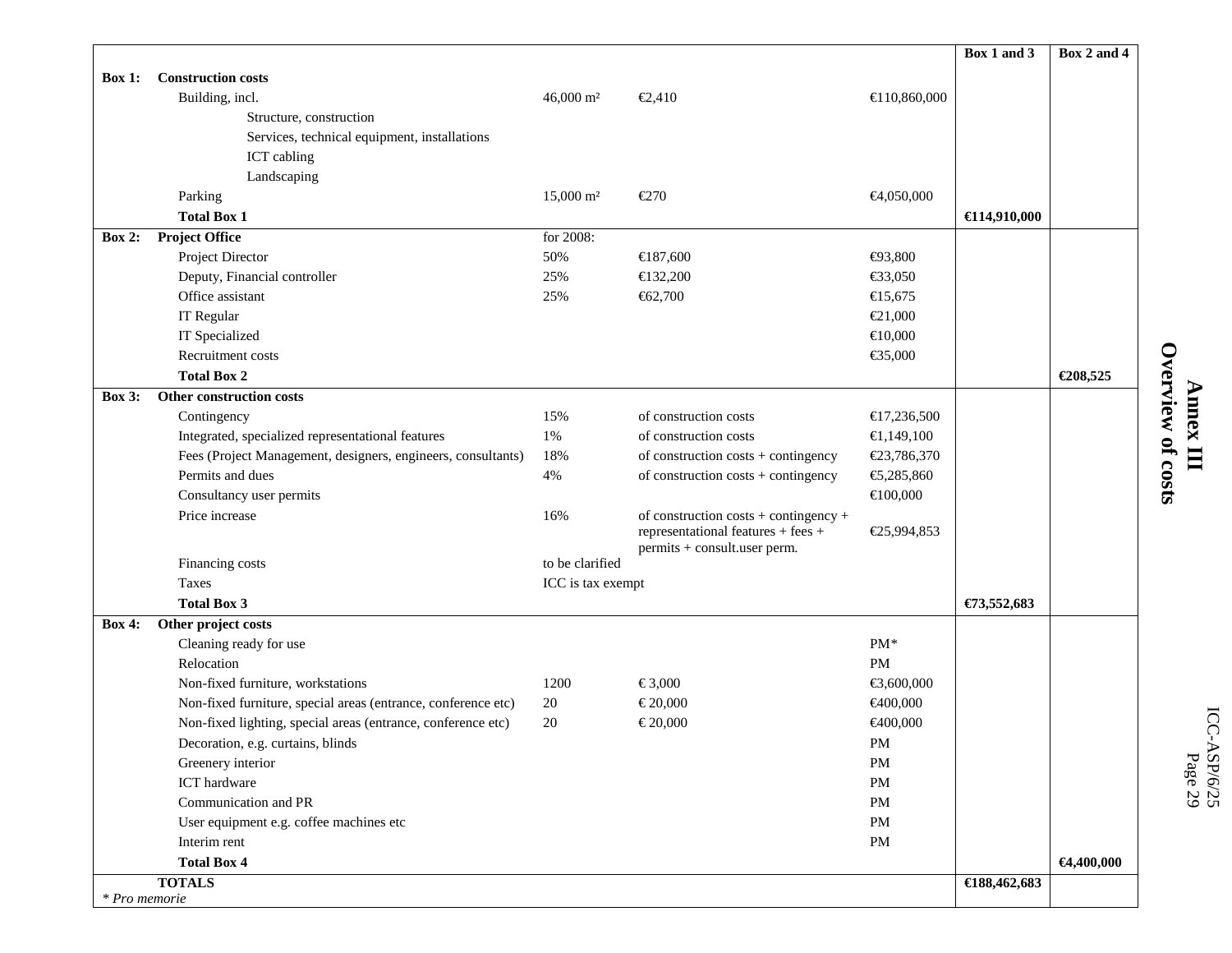# **Annex IV Governance structure**